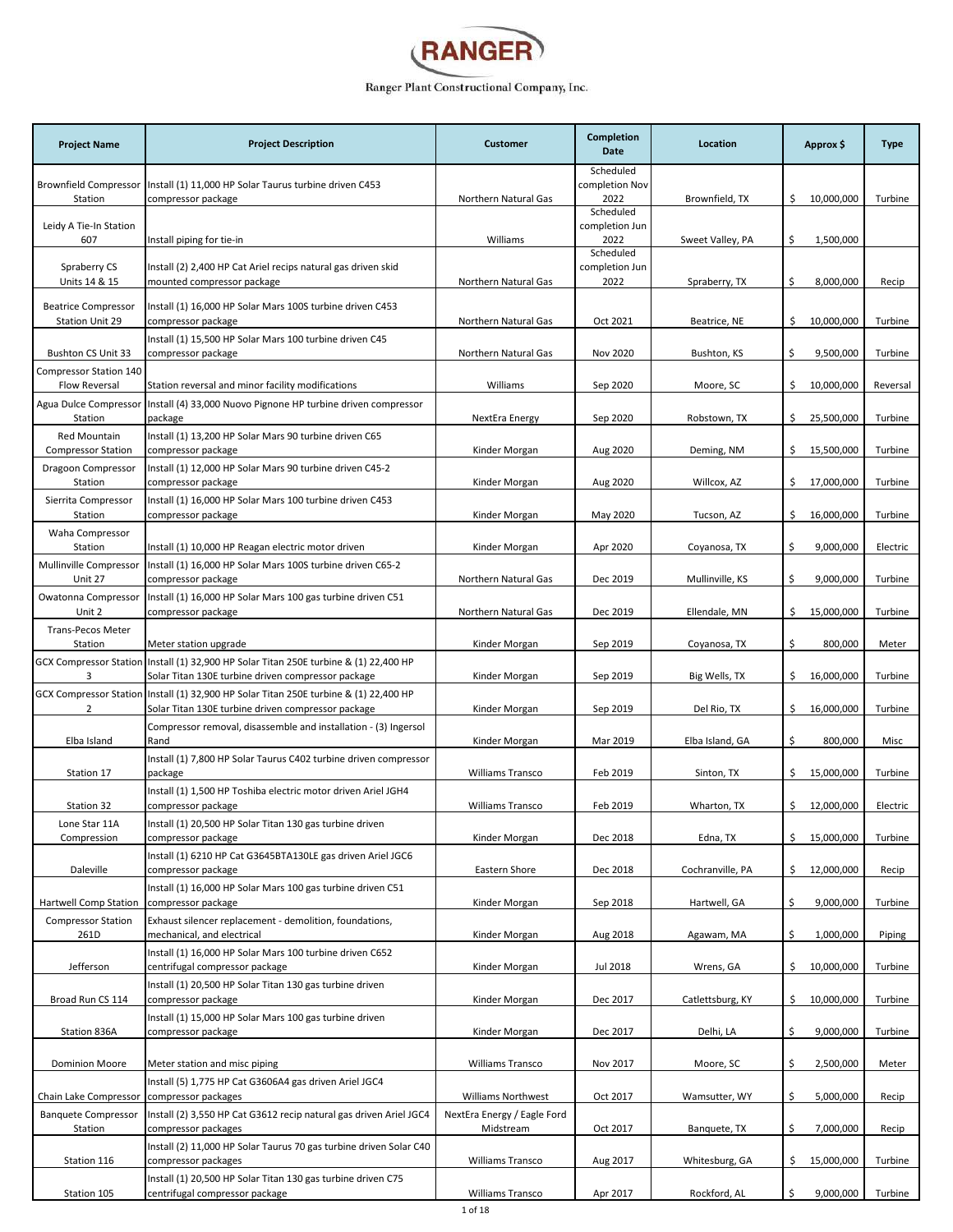

| Install (2) 16,000 HP Solar Mars 100 turbine driven C51<br>centrifugal compressor packages<br>\$13,000,000<br>Turbine<br>Hartwell Comp Station<br>Kinder Morgan<br>Feb 2017<br>Hartwell, GA<br>Station 60<br>Gulf trace reverse flow project<br>Nov 2016<br>\$<br>45,000,000<br>Piping<br><b>Williams Transco</b><br>Jackson, LA<br><b>Williams Transco</b><br>\$<br>5,000,000<br>Station 50<br>Gulf trace reverse flow project<br>Nov 2016<br>Eunice, LA<br>Piping<br>3,600,000<br>Station 45<br>Gulf trace reverse flow project<br><b>Williams Transco</b><br>Nov 2016<br>Ragley, LA<br>\$<br>Piping<br>Brownsville<br>Install (1) 13,500 Mars 100S gas turbine driven Solar C652-LHS<br>12,000,000<br>Turbine<br>Replacement<br>compressor package<br>TransCanada Pipeline<br>Jul 2016<br>Stanton, TN<br>\$.<br>Install (1) 4,000 HP Siemens electric motor driven Solar C404<br>\$<br>9,000,000<br>Comp Station 196<br>compressor package<br><b>Williams Transco</b><br>May 2016<br>Rising Sun, MD<br>Electric<br>LaGloria Compressor<br>Install (2) 2,370 HP engine driven Cat. G3608 recip compressor<br>packages and 1 mile of 16" lateral pipeline<br>\$<br>7,000,000<br>Station<br>NET Mexico Pipeline Partners<br>Dec 2015<br>Premont, TX<br>Recip<br>FGT- Pompano CS 21.5<br>Install (2) 22,000 HP GE electric motor driven C65 Solar<br>\$<br>25,000,000<br>Project<br>compressor packages<br>Energy Transfer/FGT<br>Dec 2015<br>Pompano Beach, FL<br>Electric<br>Delmita Compressor<br>Install (2) 2,370 HP engine driven Cat. G3608 recip compressor<br>\$<br>6,500,000<br>Station<br>packages and metering<br><b>NET Mexico Pipeline Partners</b><br>Nov 2015<br>Delmita, TX<br>Recip<br>\$<br>2,600,000<br>Piping<br>Comp Station 200<br>Install 36" & 42" piping and yard valves for bi-directional flow<br><b>Williams Transco</b><br>Oct 2015<br>Frazer, PA<br>Agua Dulce Comp<br>Install (4) 25,000 HP GE electric motor driven C-652 Solar<br>30,000,000<br>Station<br>compressor packages<br><b>NET Mexico Pipeline Partners</b><br>Jul 2015<br>Agua Dulce, TX<br>\$<br>Electric<br>Rivera Lateral Martin<br>\$<br>3,700,000<br>Crosstie Project<br>Piping modifications for metering & regulating station<br>Florida Power and Light<br>Mar 2015<br>Indiantown, FL<br>Meter<br>\$<br>Kimball<br>Install crude oil pump station - civil & mechanical<br>Kimball, NE<br>4,500,000<br><b>Tallgrass Energy</b><br>Aug 2014<br>Pump<br>\$<br>3,000,000<br>Lincoln<br>Install crude oil pump station - mechanical<br><b>Tallgrass Energy</b><br>Aug 2014<br>Lincoln, KS<br>Pump<br>Jul 2014<br>\$<br>3,000,000<br>Benkelman<br>Install crude oil pump station - mechanical<br><b>Tallgrass Energy</b><br>Imperial, NE<br>Pump<br>Install (4) 3,550 HP 3612 Cat. Dresser Rand 65 MMSCFD & NNG<br>Jun 2014<br>\$<br>15,500,000<br>Tescott & NNG Meter<br>meter station<br><b>Tallgrass Energy</b><br>Tescott, KS<br>Recip<br>\$<br>2,000,000<br>Yoder<br>Install crude oil pump station - civil<br><b>Tallgrass Energy</b><br>Jan 2014<br>Yoder, WY<br>Pump<br>1,700,000<br>LaGrange<br>Install crude oil pump station - civil<br><b>Tallgrass Energy</b><br>Jan 2014<br>LaGrange, WY<br>\$<br>Pump<br>\$<br>1,400,000<br><b>NGPL Metering</b><br><b>NGPL meter station</b><br><b>Tallgrass Energy</b><br>Jan 2014<br>Tescott, KS<br>Meter<br>Install (3) 3,000 HP Siemens electric motors with ClydeUnion<br>Jan 2014<br>\$.<br>4,000,000<br>Ellington<br>pump packages and auxiliary equipment; construct buildings<br>DCP Midstream<br>Houston, TX<br>Pump<br>TIGT interconnect<br>\$<br>Meter Station - mechanical<br>Dec 2013<br>Lincoln, KS<br>120,000<br>reversal<br>Kinder Morgan<br>Meter<br>Install (1) 4,700 HP Cat. 3616 natural gas engine driven Ariel<br>compressor and addition of a new withdrawal train<br>\$<br>6,500,000<br>Leaf River Energy<br>Nov 2013<br>Recip<br>LREC 2013 Expansion<br>Taylorsville, MS<br>Uprate compressor facility; (10) compressor units; replacing 12<br>saddles with additional piping to increase MAOP (maximum<br>Station 313<br>allowable operation pressure)<br>Oct 2013<br>Coudersport, PA<br>\$<br>5,500,000<br>Piping<br>Kinder Morgan<br>DCP Midstream<br>Oct 2013<br>\$<br>2,700,000<br>Pump<br>Pegasus<br>Install (2) 400 HP GE driven Sulzer pumps<br>Midland, TX<br>\$<br>600,000<br>Install (1) 50,000 BTD NGL metering station<br>DCP Midstream<br>Oct 2013<br>Midland, TX<br>Meter<br>Pegasus<br>Install (2) 3,000 HP Siemens electric motors driven ClydeUnion<br>pump packages and auxiliary equipment; construct buildings<br>Sonora, TX<br>\$<br>4,000,000<br>Sonora<br>DCP Midstream<br>Sep 2013<br>Pump<br>\$<br>500,000<br>DCP Midstream<br>Sep 2013<br>Meter<br>Sonora<br>Install (1) 5,000 BTD NGL metering station<br>Sonora, TX<br>Install (3) 3,000 HP Siemens electric motors with ClydeUnion<br>Wilbreeze<br>pump packages and auxiliary equipment; construct buildings<br>DCP Midstream<br>Jun 2013<br>Edna, TX<br>\$<br>3,700,000<br>Pump<br>Install (2) 4,700 HP Cat. 3616 natural gas engine driven Ariel<br>compressors, dehydration equipment, pipe/valve/fittings,<br>civil/structural and instrumentation/electrical infrastructure<br>\$11,000,000<br>Cadeville Gas Storage<br>Cardinal Gas Storage<br>Jun 2013<br>Monroe, LA<br>Recip<br>Install (1) 10,000 HP Solar Taurus C402 turbine driven | <b>Project Name</b> | <b>Project Description</b> | <b>Customer</b> | <b>Completion</b><br><b>Date</b> | Location | Approx \$ | <b>Type</b> |
|-------------------------------------------------------------------------------------------------------------------------------------------------------------------------------------------------------------------------------------------------------------------------------------------------------------------------------------------------------------------------------------------------------------------------------------------------------------------------------------------------------------------------------------------------------------------------------------------------------------------------------------------------------------------------------------------------------------------------------------------------------------------------------------------------------------------------------------------------------------------------------------------------------------------------------------------------------------------------------------------------------------------------------------------------------------------------------------------------------------------------------------------------------------------------------------------------------------------------------------------------------------------------------------------------------------------------------------------------------------------------------------------------------------------------------------------------------------------------------------------------------------------------------------------------------------------------------------------------------------------------------------------------------------------------------------------------------------------------------------------------------------------------------------------------------------------------------------------------------------------------------------------------------------------------------------------------------------------------------------------------------------------------------------------------------------------------------------------------------------------------------------------------------------------------------------------------------------------------------------------------------------------------------------------------------------------------------------------------------------------------------------------------------------------------------------------------------------------------------------------------------------------------------------------------------------------------------------------------------------------------------------------------------------------------------------------------------------------------------------------------------------------------------------------------------------------------------------------------------------------------------------------------------------------------------------------------------------------------------------------------------------------------------------------------------------------------------------------------------------------------------------------------------------------------------------------------------------------------------------------------------------------------------------------------------------------------------------------------------------------------------------------------------------------------------------------------------------------------------------------------------------------------------------------------------------------------------------------------------------------------------------------------------------------------------------------------------------------------------------------------------------------------------------------------------------------------------------------------------------------------------------------------------------------------------------------------------------------------------------------------------------------------------------------------------------------------------------------------------------------------------------------------------------------------------------------------------------------------------------------------------------------------------------------------------------------------------------------------------------------------------------------------------------------------------------------------------------------------------------------------------------------------------------------------------------------------------------------------------------------------------------------------------------------------------------------------------------------------------------------------------------------------------------------------------------------------------------------------------------------------------------------------------------------------------------------------------------------------------------------------------------------------------------------------------------------------------------------------------------------------------------------------------------------------------------------------------------------------------------------------------------------------------------------------------------------------------------------------------------------------------------------------------|---------------------|----------------------------|-----------------|----------------------------------|----------|-----------|-------------|
|                                                                                                                                                                                                                                                                                                                                                                                                                                                                                                                                                                                                                                                                                                                                                                                                                                                                                                                                                                                                                                                                                                                                                                                                                                                                                                                                                                                                                                                                                                                                                                                                                                                                                                                                                                                                                                                                                                                                                                                                                                                                                                                                                                                                                                                                                                                                                                                                                                                                                                                                                                                                                                                                                                                                                                                                                                                                                                                                                                                                                                                                                                                                                                                                                                                                                                                                                                                                                                                                                                                                                                                                                                                                                                                                                                                                                                                                                                                                                                                                                                                                                                                                                                                                                                                                                                                                                                                                                                                                                                                                                                                                                                                                                                                                                                                                                                                                                                                                                                                                                                                                                                                                                                                                                                                                                                                                                                                                       |                     |                            |                 |                                  |          |           |             |
|                                                                                                                                                                                                                                                                                                                                                                                                                                                                                                                                                                                                                                                                                                                                                                                                                                                                                                                                                                                                                                                                                                                                                                                                                                                                                                                                                                                                                                                                                                                                                                                                                                                                                                                                                                                                                                                                                                                                                                                                                                                                                                                                                                                                                                                                                                                                                                                                                                                                                                                                                                                                                                                                                                                                                                                                                                                                                                                                                                                                                                                                                                                                                                                                                                                                                                                                                                                                                                                                                                                                                                                                                                                                                                                                                                                                                                                                                                                                                                                                                                                                                                                                                                                                                                                                                                                                                                                                                                                                                                                                                                                                                                                                                                                                                                                                                                                                                                                                                                                                                                                                                                                                                                                                                                                                                                                                                                                                       |                     |                            |                 |                                  |          |           |             |
|                                                                                                                                                                                                                                                                                                                                                                                                                                                                                                                                                                                                                                                                                                                                                                                                                                                                                                                                                                                                                                                                                                                                                                                                                                                                                                                                                                                                                                                                                                                                                                                                                                                                                                                                                                                                                                                                                                                                                                                                                                                                                                                                                                                                                                                                                                                                                                                                                                                                                                                                                                                                                                                                                                                                                                                                                                                                                                                                                                                                                                                                                                                                                                                                                                                                                                                                                                                                                                                                                                                                                                                                                                                                                                                                                                                                                                                                                                                                                                                                                                                                                                                                                                                                                                                                                                                                                                                                                                                                                                                                                                                                                                                                                                                                                                                                                                                                                                                                                                                                                                                                                                                                                                                                                                                                                                                                                                                                       |                     |                            |                 |                                  |          |           |             |
|                                                                                                                                                                                                                                                                                                                                                                                                                                                                                                                                                                                                                                                                                                                                                                                                                                                                                                                                                                                                                                                                                                                                                                                                                                                                                                                                                                                                                                                                                                                                                                                                                                                                                                                                                                                                                                                                                                                                                                                                                                                                                                                                                                                                                                                                                                                                                                                                                                                                                                                                                                                                                                                                                                                                                                                                                                                                                                                                                                                                                                                                                                                                                                                                                                                                                                                                                                                                                                                                                                                                                                                                                                                                                                                                                                                                                                                                                                                                                                                                                                                                                                                                                                                                                                                                                                                                                                                                                                                                                                                                                                                                                                                                                                                                                                                                                                                                                                                                                                                                                                                                                                                                                                                                                                                                                                                                                                                                       |                     |                            |                 |                                  |          |           |             |
|                                                                                                                                                                                                                                                                                                                                                                                                                                                                                                                                                                                                                                                                                                                                                                                                                                                                                                                                                                                                                                                                                                                                                                                                                                                                                                                                                                                                                                                                                                                                                                                                                                                                                                                                                                                                                                                                                                                                                                                                                                                                                                                                                                                                                                                                                                                                                                                                                                                                                                                                                                                                                                                                                                                                                                                                                                                                                                                                                                                                                                                                                                                                                                                                                                                                                                                                                                                                                                                                                                                                                                                                                                                                                                                                                                                                                                                                                                                                                                                                                                                                                                                                                                                                                                                                                                                                                                                                                                                                                                                                                                                                                                                                                                                                                                                                                                                                                                                                                                                                                                                                                                                                                                                                                                                                                                                                                                                                       |                     |                            |                 |                                  |          |           |             |
|                                                                                                                                                                                                                                                                                                                                                                                                                                                                                                                                                                                                                                                                                                                                                                                                                                                                                                                                                                                                                                                                                                                                                                                                                                                                                                                                                                                                                                                                                                                                                                                                                                                                                                                                                                                                                                                                                                                                                                                                                                                                                                                                                                                                                                                                                                                                                                                                                                                                                                                                                                                                                                                                                                                                                                                                                                                                                                                                                                                                                                                                                                                                                                                                                                                                                                                                                                                                                                                                                                                                                                                                                                                                                                                                                                                                                                                                                                                                                                                                                                                                                                                                                                                                                                                                                                                                                                                                                                                                                                                                                                                                                                                                                                                                                                                                                                                                                                                                                                                                                                                                                                                                                                                                                                                                                                                                                                                                       |                     |                            |                 |                                  |          |           |             |
|                                                                                                                                                                                                                                                                                                                                                                                                                                                                                                                                                                                                                                                                                                                                                                                                                                                                                                                                                                                                                                                                                                                                                                                                                                                                                                                                                                                                                                                                                                                                                                                                                                                                                                                                                                                                                                                                                                                                                                                                                                                                                                                                                                                                                                                                                                                                                                                                                                                                                                                                                                                                                                                                                                                                                                                                                                                                                                                                                                                                                                                                                                                                                                                                                                                                                                                                                                                                                                                                                                                                                                                                                                                                                                                                                                                                                                                                                                                                                                                                                                                                                                                                                                                                                                                                                                                                                                                                                                                                                                                                                                                                                                                                                                                                                                                                                                                                                                                                                                                                                                                                                                                                                                                                                                                                                                                                                                                                       |                     |                            |                 |                                  |          |           |             |
|                                                                                                                                                                                                                                                                                                                                                                                                                                                                                                                                                                                                                                                                                                                                                                                                                                                                                                                                                                                                                                                                                                                                                                                                                                                                                                                                                                                                                                                                                                                                                                                                                                                                                                                                                                                                                                                                                                                                                                                                                                                                                                                                                                                                                                                                                                                                                                                                                                                                                                                                                                                                                                                                                                                                                                                                                                                                                                                                                                                                                                                                                                                                                                                                                                                                                                                                                                                                                                                                                                                                                                                                                                                                                                                                                                                                                                                                                                                                                                                                                                                                                                                                                                                                                                                                                                                                                                                                                                                                                                                                                                                                                                                                                                                                                                                                                                                                                                                                                                                                                                                                                                                                                                                                                                                                                                                                                                                                       |                     |                            |                 |                                  |          |           |             |
|                                                                                                                                                                                                                                                                                                                                                                                                                                                                                                                                                                                                                                                                                                                                                                                                                                                                                                                                                                                                                                                                                                                                                                                                                                                                                                                                                                                                                                                                                                                                                                                                                                                                                                                                                                                                                                                                                                                                                                                                                                                                                                                                                                                                                                                                                                                                                                                                                                                                                                                                                                                                                                                                                                                                                                                                                                                                                                                                                                                                                                                                                                                                                                                                                                                                                                                                                                                                                                                                                                                                                                                                                                                                                                                                                                                                                                                                                                                                                                                                                                                                                                                                                                                                                                                                                                                                                                                                                                                                                                                                                                                                                                                                                                                                                                                                                                                                                                                                                                                                                                                                                                                                                                                                                                                                                                                                                                                                       |                     |                            |                 |                                  |          |           |             |
|                                                                                                                                                                                                                                                                                                                                                                                                                                                                                                                                                                                                                                                                                                                                                                                                                                                                                                                                                                                                                                                                                                                                                                                                                                                                                                                                                                                                                                                                                                                                                                                                                                                                                                                                                                                                                                                                                                                                                                                                                                                                                                                                                                                                                                                                                                                                                                                                                                                                                                                                                                                                                                                                                                                                                                                                                                                                                                                                                                                                                                                                                                                                                                                                                                                                                                                                                                                                                                                                                                                                                                                                                                                                                                                                                                                                                                                                                                                                                                                                                                                                                                                                                                                                                                                                                                                                                                                                                                                                                                                                                                                                                                                                                                                                                                                                                                                                                                                                                                                                                                                                                                                                                                                                                                                                                                                                                                                                       |                     |                            |                 |                                  |          |           |             |
|                                                                                                                                                                                                                                                                                                                                                                                                                                                                                                                                                                                                                                                                                                                                                                                                                                                                                                                                                                                                                                                                                                                                                                                                                                                                                                                                                                                                                                                                                                                                                                                                                                                                                                                                                                                                                                                                                                                                                                                                                                                                                                                                                                                                                                                                                                                                                                                                                                                                                                                                                                                                                                                                                                                                                                                                                                                                                                                                                                                                                                                                                                                                                                                                                                                                                                                                                                                                                                                                                                                                                                                                                                                                                                                                                                                                                                                                                                                                                                                                                                                                                                                                                                                                                                                                                                                                                                                                                                                                                                                                                                                                                                                                                                                                                                                                                                                                                                                                                                                                                                                                                                                                                                                                                                                                                                                                                                                                       |                     |                            |                 |                                  |          |           |             |
|                                                                                                                                                                                                                                                                                                                                                                                                                                                                                                                                                                                                                                                                                                                                                                                                                                                                                                                                                                                                                                                                                                                                                                                                                                                                                                                                                                                                                                                                                                                                                                                                                                                                                                                                                                                                                                                                                                                                                                                                                                                                                                                                                                                                                                                                                                                                                                                                                                                                                                                                                                                                                                                                                                                                                                                                                                                                                                                                                                                                                                                                                                                                                                                                                                                                                                                                                                                                                                                                                                                                                                                                                                                                                                                                                                                                                                                                                                                                                                                                                                                                                                                                                                                                                                                                                                                                                                                                                                                                                                                                                                                                                                                                                                                                                                                                                                                                                                                                                                                                                                                                                                                                                                                                                                                                                                                                                                                                       |                     |                            |                 |                                  |          |           |             |
|                                                                                                                                                                                                                                                                                                                                                                                                                                                                                                                                                                                                                                                                                                                                                                                                                                                                                                                                                                                                                                                                                                                                                                                                                                                                                                                                                                                                                                                                                                                                                                                                                                                                                                                                                                                                                                                                                                                                                                                                                                                                                                                                                                                                                                                                                                                                                                                                                                                                                                                                                                                                                                                                                                                                                                                                                                                                                                                                                                                                                                                                                                                                                                                                                                                                                                                                                                                                                                                                                                                                                                                                                                                                                                                                                                                                                                                                                                                                                                                                                                                                                                                                                                                                                                                                                                                                                                                                                                                                                                                                                                                                                                                                                                                                                                                                                                                                                                                                                                                                                                                                                                                                                                                                                                                                                                                                                                                                       |                     |                            |                 |                                  |          |           |             |
|                                                                                                                                                                                                                                                                                                                                                                                                                                                                                                                                                                                                                                                                                                                                                                                                                                                                                                                                                                                                                                                                                                                                                                                                                                                                                                                                                                                                                                                                                                                                                                                                                                                                                                                                                                                                                                                                                                                                                                                                                                                                                                                                                                                                                                                                                                                                                                                                                                                                                                                                                                                                                                                                                                                                                                                                                                                                                                                                                                                                                                                                                                                                                                                                                                                                                                                                                                                                                                                                                                                                                                                                                                                                                                                                                                                                                                                                                                                                                                                                                                                                                                                                                                                                                                                                                                                                                                                                                                                                                                                                                                                                                                                                                                                                                                                                                                                                                                                                                                                                                                                                                                                                                                                                                                                                                                                                                                                                       |                     |                            |                 |                                  |          |           |             |
|                                                                                                                                                                                                                                                                                                                                                                                                                                                                                                                                                                                                                                                                                                                                                                                                                                                                                                                                                                                                                                                                                                                                                                                                                                                                                                                                                                                                                                                                                                                                                                                                                                                                                                                                                                                                                                                                                                                                                                                                                                                                                                                                                                                                                                                                                                                                                                                                                                                                                                                                                                                                                                                                                                                                                                                                                                                                                                                                                                                                                                                                                                                                                                                                                                                                                                                                                                                                                                                                                                                                                                                                                                                                                                                                                                                                                                                                                                                                                                                                                                                                                                                                                                                                                                                                                                                                                                                                                                                                                                                                                                                                                                                                                                                                                                                                                                                                                                                                                                                                                                                                                                                                                                                                                                                                                                                                                                                                       |                     |                            |                 |                                  |          |           |             |
|                                                                                                                                                                                                                                                                                                                                                                                                                                                                                                                                                                                                                                                                                                                                                                                                                                                                                                                                                                                                                                                                                                                                                                                                                                                                                                                                                                                                                                                                                                                                                                                                                                                                                                                                                                                                                                                                                                                                                                                                                                                                                                                                                                                                                                                                                                                                                                                                                                                                                                                                                                                                                                                                                                                                                                                                                                                                                                                                                                                                                                                                                                                                                                                                                                                                                                                                                                                                                                                                                                                                                                                                                                                                                                                                                                                                                                                                                                                                                                                                                                                                                                                                                                                                                                                                                                                                                                                                                                                                                                                                                                                                                                                                                                                                                                                                                                                                                                                                                                                                                                                                                                                                                                                                                                                                                                                                                                                                       |                     |                            |                 |                                  |          |           |             |
|                                                                                                                                                                                                                                                                                                                                                                                                                                                                                                                                                                                                                                                                                                                                                                                                                                                                                                                                                                                                                                                                                                                                                                                                                                                                                                                                                                                                                                                                                                                                                                                                                                                                                                                                                                                                                                                                                                                                                                                                                                                                                                                                                                                                                                                                                                                                                                                                                                                                                                                                                                                                                                                                                                                                                                                                                                                                                                                                                                                                                                                                                                                                                                                                                                                                                                                                                                                                                                                                                                                                                                                                                                                                                                                                                                                                                                                                                                                                                                                                                                                                                                                                                                                                                                                                                                                                                                                                                                                                                                                                                                                                                                                                                                                                                                                                                                                                                                                                                                                                                                                                                                                                                                                                                                                                                                                                                                                                       |                     |                            |                 |                                  |          |           |             |
|                                                                                                                                                                                                                                                                                                                                                                                                                                                                                                                                                                                                                                                                                                                                                                                                                                                                                                                                                                                                                                                                                                                                                                                                                                                                                                                                                                                                                                                                                                                                                                                                                                                                                                                                                                                                                                                                                                                                                                                                                                                                                                                                                                                                                                                                                                                                                                                                                                                                                                                                                                                                                                                                                                                                                                                                                                                                                                                                                                                                                                                                                                                                                                                                                                                                                                                                                                                                                                                                                                                                                                                                                                                                                                                                                                                                                                                                                                                                                                                                                                                                                                                                                                                                                                                                                                                                                                                                                                                                                                                                                                                                                                                                                                                                                                                                                                                                                                                                                                                                                                                                                                                                                                                                                                                                                                                                                                                                       |                     |                            |                 |                                  |          |           |             |
|                                                                                                                                                                                                                                                                                                                                                                                                                                                                                                                                                                                                                                                                                                                                                                                                                                                                                                                                                                                                                                                                                                                                                                                                                                                                                                                                                                                                                                                                                                                                                                                                                                                                                                                                                                                                                                                                                                                                                                                                                                                                                                                                                                                                                                                                                                                                                                                                                                                                                                                                                                                                                                                                                                                                                                                                                                                                                                                                                                                                                                                                                                                                                                                                                                                                                                                                                                                                                                                                                                                                                                                                                                                                                                                                                                                                                                                                                                                                                                                                                                                                                                                                                                                                                                                                                                                                                                                                                                                                                                                                                                                                                                                                                                                                                                                                                                                                                                                                                                                                                                                                                                                                                                                                                                                                                                                                                                                                       |                     |                            |                 |                                  |          |           |             |
|                                                                                                                                                                                                                                                                                                                                                                                                                                                                                                                                                                                                                                                                                                                                                                                                                                                                                                                                                                                                                                                                                                                                                                                                                                                                                                                                                                                                                                                                                                                                                                                                                                                                                                                                                                                                                                                                                                                                                                                                                                                                                                                                                                                                                                                                                                                                                                                                                                                                                                                                                                                                                                                                                                                                                                                                                                                                                                                                                                                                                                                                                                                                                                                                                                                                                                                                                                                                                                                                                                                                                                                                                                                                                                                                                                                                                                                                                                                                                                                                                                                                                                                                                                                                                                                                                                                                                                                                                                                                                                                                                                                                                                                                                                                                                                                                                                                                                                                                                                                                                                                                                                                                                                                                                                                                                                                                                                                                       |                     |                            |                 |                                  |          |           |             |
|                                                                                                                                                                                                                                                                                                                                                                                                                                                                                                                                                                                                                                                                                                                                                                                                                                                                                                                                                                                                                                                                                                                                                                                                                                                                                                                                                                                                                                                                                                                                                                                                                                                                                                                                                                                                                                                                                                                                                                                                                                                                                                                                                                                                                                                                                                                                                                                                                                                                                                                                                                                                                                                                                                                                                                                                                                                                                                                                                                                                                                                                                                                                                                                                                                                                                                                                                                                                                                                                                                                                                                                                                                                                                                                                                                                                                                                                                                                                                                                                                                                                                                                                                                                                                                                                                                                                                                                                                                                                                                                                                                                                                                                                                                                                                                                                                                                                                                                                                                                                                                                                                                                                                                                                                                                                                                                                                                                                       |                     |                            |                 |                                  |          |           |             |
|                                                                                                                                                                                                                                                                                                                                                                                                                                                                                                                                                                                                                                                                                                                                                                                                                                                                                                                                                                                                                                                                                                                                                                                                                                                                                                                                                                                                                                                                                                                                                                                                                                                                                                                                                                                                                                                                                                                                                                                                                                                                                                                                                                                                                                                                                                                                                                                                                                                                                                                                                                                                                                                                                                                                                                                                                                                                                                                                                                                                                                                                                                                                                                                                                                                                                                                                                                                                                                                                                                                                                                                                                                                                                                                                                                                                                                                                                                                                                                                                                                                                                                                                                                                                                                                                                                                                                                                                                                                                                                                                                                                                                                                                                                                                                                                                                                                                                                                                                                                                                                                                                                                                                                                                                                                                                                                                                                                                       |                     |                            |                 |                                  |          |           |             |
|                                                                                                                                                                                                                                                                                                                                                                                                                                                                                                                                                                                                                                                                                                                                                                                                                                                                                                                                                                                                                                                                                                                                                                                                                                                                                                                                                                                                                                                                                                                                                                                                                                                                                                                                                                                                                                                                                                                                                                                                                                                                                                                                                                                                                                                                                                                                                                                                                                                                                                                                                                                                                                                                                                                                                                                                                                                                                                                                                                                                                                                                                                                                                                                                                                                                                                                                                                                                                                                                                                                                                                                                                                                                                                                                                                                                                                                                                                                                                                                                                                                                                                                                                                                                                                                                                                                                                                                                                                                                                                                                                                                                                                                                                                                                                                                                                                                                                                                                                                                                                                                                                                                                                                                                                                                                                                                                                                                                       |                     |                            |                 |                                  |          |           |             |
|                                                                                                                                                                                                                                                                                                                                                                                                                                                                                                                                                                                                                                                                                                                                                                                                                                                                                                                                                                                                                                                                                                                                                                                                                                                                                                                                                                                                                                                                                                                                                                                                                                                                                                                                                                                                                                                                                                                                                                                                                                                                                                                                                                                                                                                                                                                                                                                                                                                                                                                                                                                                                                                                                                                                                                                                                                                                                                                                                                                                                                                                                                                                                                                                                                                                                                                                                                                                                                                                                                                                                                                                                                                                                                                                                                                                                                                                                                                                                                                                                                                                                                                                                                                                                                                                                                                                                                                                                                                                                                                                                                                                                                                                                                                                                                                                                                                                                                                                                                                                                                                                                                                                                                                                                                                                                                                                                                                                       |                     |                            |                 |                                  |          |           |             |
|                                                                                                                                                                                                                                                                                                                                                                                                                                                                                                                                                                                                                                                                                                                                                                                                                                                                                                                                                                                                                                                                                                                                                                                                                                                                                                                                                                                                                                                                                                                                                                                                                                                                                                                                                                                                                                                                                                                                                                                                                                                                                                                                                                                                                                                                                                                                                                                                                                                                                                                                                                                                                                                                                                                                                                                                                                                                                                                                                                                                                                                                                                                                                                                                                                                                                                                                                                                                                                                                                                                                                                                                                                                                                                                                                                                                                                                                                                                                                                                                                                                                                                                                                                                                                                                                                                                                                                                                                                                                                                                                                                                                                                                                                                                                                                                                                                                                                                                                                                                                                                                                                                                                                                                                                                                                                                                                                                                                       |                     |                            |                 |                                  |          |           |             |
|                                                                                                                                                                                                                                                                                                                                                                                                                                                                                                                                                                                                                                                                                                                                                                                                                                                                                                                                                                                                                                                                                                                                                                                                                                                                                                                                                                                                                                                                                                                                                                                                                                                                                                                                                                                                                                                                                                                                                                                                                                                                                                                                                                                                                                                                                                                                                                                                                                                                                                                                                                                                                                                                                                                                                                                                                                                                                                                                                                                                                                                                                                                                                                                                                                                                                                                                                                                                                                                                                                                                                                                                                                                                                                                                                                                                                                                                                                                                                                                                                                                                                                                                                                                                                                                                                                                                                                                                                                                                                                                                                                                                                                                                                                                                                                                                                                                                                                                                                                                                                                                                                                                                                                                                                                                                                                                                                                                                       |                     |                            |                 |                                  |          |           |             |
|                                                                                                                                                                                                                                                                                                                                                                                                                                                                                                                                                                                                                                                                                                                                                                                                                                                                                                                                                                                                                                                                                                                                                                                                                                                                                                                                                                                                                                                                                                                                                                                                                                                                                                                                                                                                                                                                                                                                                                                                                                                                                                                                                                                                                                                                                                                                                                                                                                                                                                                                                                                                                                                                                                                                                                                                                                                                                                                                                                                                                                                                                                                                                                                                                                                                                                                                                                                                                                                                                                                                                                                                                                                                                                                                                                                                                                                                                                                                                                                                                                                                                                                                                                                                                                                                                                                                                                                                                                                                                                                                                                                                                                                                                                                                                                                                                                                                                                                                                                                                                                                                                                                                                                                                                                                                                                                                                                                                       |                     |                            |                 |                                  |          |           |             |
|                                                                                                                                                                                                                                                                                                                                                                                                                                                                                                                                                                                                                                                                                                                                                                                                                                                                                                                                                                                                                                                                                                                                                                                                                                                                                                                                                                                                                                                                                                                                                                                                                                                                                                                                                                                                                                                                                                                                                                                                                                                                                                                                                                                                                                                                                                                                                                                                                                                                                                                                                                                                                                                                                                                                                                                                                                                                                                                                                                                                                                                                                                                                                                                                                                                                                                                                                                                                                                                                                                                                                                                                                                                                                                                                                                                                                                                                                                                                                                                                                                                                                                                                                                                                                                                                                                                                                                                                                                                                                                                                                                                                                                                                                                                                                                                                                                                                                                                                                                                                                                                                                                                                                                                                                                                                                                                                                                                                       |                     |                            |                 |                                  |          |           |             |
|                                                                                                                                                                                                                                                                                                                                                                                                                                                                                                                                                                                                                                                                                                                                                                                                                                                                                                                                                                                                                                                                                                                                                                                                                                                                                                                                                                                                                                                                                                                                                                                                                                                                                                                                                                                                                                                                                                                                                                                                                                                                                                                                                                                                                                                                                                                                                                                                                                                                                                                                                                                                                                                                                                                                                                                                                                                                                                                                                                                                                                                                                                                                                                                                                                                                                                                                                                                                                                                                                                                                                                                                                                                                                                                                                                                                                                                                                                                                                                                                                                                                                                                                                                                                                                                                                                                                                                                                                                                                                                                                                                                                                                                                                                                                                                                                                                                                                                                                                                                                                                                                                                                                                                                                                                                                                                                                                                                                       |                     |                            |                 |                                  |          |           |             |
|                                                                                                                                                                                                                                                                                                                                                                                                                                                                                                                                                                                                                                                                                                                                                                                                                                                                                                                                                                                                                                                                                                                                                                                                                                                                                                                                                                                                                                                                                                                                                                                                                                                                                                                                                                                                                                                                                                                                                                                                                                                                                                                                                                                                                                                                                                                                                                                                                                                                                                                                                                                                                                                                                                                                                                                                                                                                                                                                                                                                                                                                                                                                                                                                                                                                                                                                                                                                                                                                                                                                                                                                                                                                                                                                                                                                                                                                                                                                                                                                                                                                                                                                                                                                                                                                                                                                                                                                                                                                                                                                                                                                                                                                                                                                                                                                                                                                                                                                                                                                                                                                                                                                                                                                                                                                                                                                                                                                       |                     |                            |                 |                                  |          |           |             |
|                                                                                                                                                                                                                                                                                                                                                                                                                                                                                                                                                                                                                                                                                                                                                                                                                                                                                                                                                                                                                                                                                                                                                                                                                                                                                                                                                                                                                                                                                                                                                                                                                                                                                                                                                                                                                                                                                                                                                                                                                                                                                                                                                                                                                                                                                                                                                                                                                                                                                                                                                                                                                                                                                                                                                                                                                                                                                                                                                                                                                                                                                                                                                                                                                                                                                                                                                                                                                                                                                                                                                                                                                                                                                                                                                                                                                                                                                                                                                                                                                                                                                                                                                                                                                                                                                                                                                                                                                                                                                                                                                                                                                                                                                                                                                                                                                                                                                                                                                                                                                                                                                                                                                                                                                                                                                                                                                                                                       |                     |                            |                 |                                  |          |           |             |
|                                                                                                                                                                                                                                                                                                                                                                                                                                                                                                                                                                                                                                                                                                                                                                                                                                                                                                                                                                                                                                                                                                                                                                                                                                                                                                                                                                                                                                                                                                                                                                                                                                                                                                                                                                                                                                                                                                                                                                                                                                                                                                                                                                                                                                                                                                                                                                                                                                                                                                                                                                                                                                                                                                                                                                                                                                                                                                                                                                                                                                                                                                                                                                                                                                                                                                                                                                                                                                                                                                                                                                                                                                                                                                                                                                                                                                                                                                                                                                                                                                                                                                                                                                                                                                                                                                                                                                                                                                                                                                                                                                                                                                                                                                                                                                                                                                                                                                                                                                                                                                                                                                                                                                                                                                                                                                                                                                                                       |                     |                            |                 |                                  |          |           |             |
|                                                                                                                                                                                                                                                                                                                                                                                                                                                                                                                                                                                                                                                                                                                                                                                                                                                                                                                                                                                                                                                                                                                                                                                                                                                                                                                                                                                                                                                                                                                                                                                                                                                                                                                                                                                                                                                                                                                                                                                                                                                                                                                                                                                                                                                                                                                                                                                                                                                                                                                                                                                                                                                                                                                                                                                                                                                                                                                                                                                                                                                                                                                                                                                                                                                                                                                                                                                                                                                                                                                                                                                                                                                                                                                                                                                                                                                                                                                                                                                                                                                                                                                                                                                                                                                                                                                                                                                                                                                                                                                                                                                                                                                                                                                                                                                                                                                                                                                                                                                                                                                                                                                                                                                                                                                                                                                                                                                                       |                     |                            |                 |                                  |          |           |             |
|                                                                                                                                                                                                                                                                                                                                                                                                                                                                                                                                                                                                                                                                                                                                                                                                                                                                                                                                                                                                                                                                                                                                                                                                                                                                                                                                                                                                                                                                                                                                                                                                                                                                                                                                                                                                                                                                                                                                                                                                                                                                                                                                                                                                                                                                                                                                                                                                                                                                                                                                                                                                                                                                                                                                                                                                                                                                                                                                                                                                                                                                                                                                                                                                                                                                                                                                                                                                                                                                                                                                                                                                                                                                                                                                                                                                                                                                                                                                                                                                                                                                                                                                                                                                                                                                                                                                                                                                                                                                                                                                                                                                                                                                                                                                                                                                                                                                                                                                                                                                                                                                                                                                                                                                                                                                                                                                                                                                       |                     |                            |                 |                                  |          |           |             |
| compressor package with auxilliary equipment and construct<br>Kinder Morgan - Southern<br>Natural Gas<br>Elberton, GA<br>Ś.<br>7,000,000<br>Hartwell Comp Station<br>building addition<br>May 2013<br>Turbine                                                                                                                                                                                                                                                                                                                                                                                                                                                                                                                                                                                                                                                                                                                                                                                                                                                                                                                                                                                                                                                                                                                                                                                                                                                                                                                                                                                                                                                                                                                                                                                                                                                                                                                                                                                                                                                                                                                                                                                                                                                                                                                                                                                                                                                                                                                                                                                                                                                                                                                                                                                                                                                                                                                                                                                                                                                                                                                                                                                                                                                                                                                                                                                                                                                                                                                                                                                                                                                                                                                                                                                                                                                                                                                                                                                                                                                                                                                                                                                                                                                                                                                                                                                                                                                                                                                                                                                                                                                                                                                                                                                                                                                                                                                                                                                                                                                                                                                                                                                                                                                                                                                                                                                         |                     |                            |                 |                                  |          |           |             |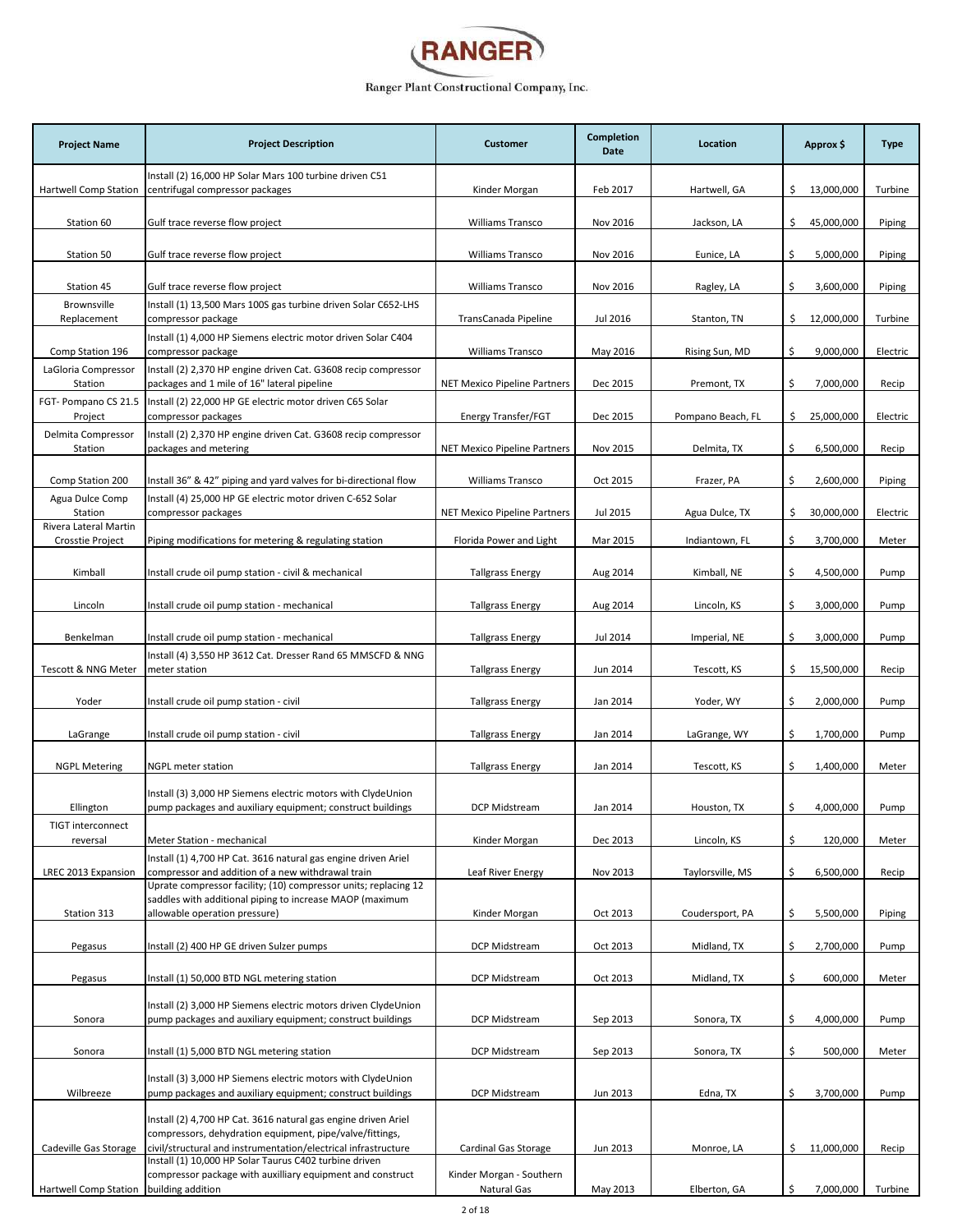

| <b>Project Name</b>                  | <b>Project Description</b>                                                                                                                                                                               | <b>Customer</b>                                | Completion<br>Date | Location         | Approx \$         | <b>Type</b> |
|--------------------------------------|----------------------------------------------------------------------------------------------------------------------------------------------------------------------------------------------------------|------------------------------------------------|--------------------|------------------|-------------------|-------------|
|                                      | Install (1) 26,000 HP GE electric motor driven Solar compressor                                                                                                                                          |                                                |                    |                  |                   |             |
| <b>Bedford Comp Station</b>          | package and uprate (2) 11,000 HP electric units to 14,300 HP                                                                                                                                             | Spectra Energy                                 | Apr 2013           | Bedford, PA      | \$.<br>11,500,000 | Electric    |
| Cape Canaveral CS18                  | Install (4) Gas Cooler, MCC building, and related pipe                                                                                                                                                   | Florida Gas Transmission<br>Company, LLC       | Nov 2012           | Orlando, FL      | \$<br>2,000,000   | Piping      |
| <b>Compressor Station</b><br>260A    | Install (1) 1,900 HP GE electric motor driven Solar compressor<br>package                                                                                                                                | El Paso - Tennessee Gas                        | Nov 2012           | Agawam, MA       | \$<br>5,000,000   | Electric    |
| Cape Canaveral CS32                  | Install (2) 15,000 HP GE electric motor driven Solar Titan C452<br>compressor packages                                                                                                                   | Florida Gas Transmission<br>Company, LLC       | Nov 2012           | Orlando, FL      | \$.<br>11,000,000 | Electric    |
|                                      | Installation of a filter/separator, meter and regulator skids, flow<br>switching skid, condensate storage tank, associated piping,<br>civil/structural, electrical/instrumentation system at an existing | <b>CenterPoint Energy Gas</b>                  |                    |                  |                   |             |
| PGS-CEGT Meter Station meter station |                                                                                                                                                                                                          | Transmission                                   | Oct 2012           | Delhi, LA        | \$<br>2,200,000   | Meter       |
| Station 125                          | Install (1) 15,000 HP Siemens electric motor driven Dresser-Rand<br>50 PDI compressor package                                                                                                            | <b>Williams Transco</b>                        | Oct 2012           | Monroe, GA       | \$<br>4,500,000   | Electric    |
|                                      | Compressor Station 145   Modification of compressor suction and discharge piping                                                                                                                         | Williams-Transco                               | Jul 2012           | Grover, NC       | \$<br>600,000     | Piping      |
|                                      | Install (1) 7,000 HP GE electric motor driven Cooper-Bessemer<br>Ellerslie's Comp Phase III LM-4 compressor package                                                                                      | El Paso- Southern Natural Gas                  | May 2012           | Ellerslie, GA    | \$<br>4,000,000   | Electric    |
|                                      |                                                                                                                                                                                                          |                                                |                    |                  |                   |             |
|                                      | Pike Fork Comp Station   Install (5) 1,286 HP Exterran compressors                                                                                                                                       | Exterran                                       | Feb 2012           | Salem, WV        | \$<br>1,900,000   | Recip       |
| Pike Fork Inlet                      | Install piping                                                                                                                                                                                           | <b>Antero Resources</b>                        | Dec 2011           | Salem, WV        | \$<br>30,000      | Piping      |
|                                      | Install (1) 1,750 HP Cat. 3606 and (1) 3,000 HP Cat.3608 natural<br>gas engine driven Ariel compressor packages and supporting                                                                           |                                                |                    |                  |                   |             |
| Washita Creek                        | utilities                                                                                                                                                                                                | Eagle Rock Energy                              | Oct 2011           | Canadian, TX     | \$<br>900,000     | Recip       |
| <b>Elk River</b>                     | Install (1) 1,100 HP electric motor driven compressor package                                                                                                                                            | Northern Natural Gas                           | Oct 2011           | Zimmerman, MN    | \$<br>2,000,000   | Electric    |
| Pierz & Popple                       | Install (1) 800 HP electric motor driven compressor package                                                                                                                                              | Northern Natural Gas                           | Sep 2011           | Pierz, MN        | \$<br>2,000,000   | Electric    |
| Suwanne Meter Station                | Install Meter Station                                                                                                                                                                                    | Florida Gas Transmission<br>Company, LLC       | Apr 2011           | Live Oak, FL     | \$<br>1,600,000   | Meter       |
|                                      | Install (1) 22,000 HP Siemens electric motor driven Solar Titan                                                                                                                                          | Florida Gas Transmission                       |                    |                  | \$                |             |
| Station #13                          | compressor package<br>Install (1) 22,000 HP Siemens electric motor driven Solar Titan                                                                                                                    | Company, LLC<br>Florida Gas Transmission       | Apr 2011           | Caryville, FL    | 9,500,000         | Electric    |
| Station #27                          | compressor package<br>Install (1) 20,500 HP Solar Titan turbine driven compressor                                                                                                                        | Company, LLC<br>Florida Gas Transmission       | Mar 2011           | Thonotosassa, FL | \$<br>9,000,000   | Electric    |
| Station #14                          | package                                                                                                                                                                                                  | Company, LLC                                   | Dec 2010           | Quincy, FL       | \$<br>8,500,000   | Turbine     |
| REX-Blue Mound &<br>Chandlersville   | Install (4) EN4X-36 Multi-Chamber Exhaust silencers & (4) EN4X-<br>42 Multi-Chamber Exhaust Silencers - IL                                                                                               | Kinder Morgan Gas<br>Transmission              | Nov 2010           | Taylorville, IL  | \$<br>500,000     | Misc        |
| REX-Blue Mound &<br>Chandlersville   | Install (4) EN4X-36 Multi-Chamber Exhaust silencers & (4) EN4X-<br>42 Multi-Chamber Exhaust Silencers - OH                                                                                               | Kinder Morgan Gas<br>Transmission              | Nov 2010           | Zanesville, OH   |                   | Misc        |
| <b>DTE Methane</b>                   | Dismantle & Reinstall 10 MMCF gas processing facility                                                                                                                                                    | <b>Williamson Energy</b><br><b>Mach Mining</b> | Nov 2010           | Marion, IL       | \$<br>200,000     | <b>NRU</b>  |
|                                      | Install (1) 15,000 HP Solar Mars turbine driven compressor                                                                                                                                               | CenterPoint Energy Gas                         |                    |                  |                   |             |
| Alto Compressor Station package      | Install (1) 20,500 HP Solar Titan turbine driven compressor                                                                                                                                              | Transmission<br>Kinder Morgan Gas              | Nov 2010           | Mangham, LA      | \$<br>6,500,000   | Turbine     |
| <b>Big Hole Comp Station</b>         | package                                                                                                                                                                                                  | Transmission                                   | Mar 2010           | Craig, CO        | \$<br>6,500,000   | Turbine     |
| Arlington Expansion                  | Install (1) 17,500 HP Siemens electric motor driven solar C452<br>compressor package                                                                                                                     | Kinder Morgan Gas<br>Transmission              | Mar 2010           | Arlington, WY    | \$<br>4,000,000   | Electric    |
| <b>Blue Mound Comp</b>               | Install (3) 8,000 HP Toromont Cat. G12CM34 with Ariel<br>compressors & (2) 6,000 HP Toromont Cat. G16CM34 with Ariel                                                                                     | Kinder Morgan Gas                              |                    |                  |                   |             |
| Station                              | compressors<br>Install (3) 8,000 HP Toromont Cat. G16CM34 driven Ariel                                                                                                                                   | Transmission                                   | Sep 2009           | Blue Mound, IL   | \$<br>38,000,000  | Recip       |
|                                      | compressors & (2) 6,000 HP Toromont Cat. G16CM34 driven                                                                                                                                                  | Kinder Morgan Gas                              |                    |                  |                   |             |
| Paris Comp Station                   | Ariel compressors                                                                                                                                                                                        | Transmission                                   | Jul 2009           | Paris, TX        | \$.<br>16,000,000 | Recip       |
| <b>Mexico Comp Station</b>           | Install (2) 20,500 HP Solar Titan-130 turbine driven compressor<br>packages                                                                                                                              | Kinder Morgan Gas<br>Transmission              | Jun 2009           | Mexico, MO       | \$<br>16,000,000  | Turbine     |
|                                      | Install (1) 1,680 HP Waukesha L7044GSI natural gas engine driver<br>and Ariel JGK-4 reciprocating compressor package with                                                                                | CenterPoint Energy Gas                         |                    |                  |                   |             |
| Long Lake Comp Station               | associated piping and appurtenances<br>Install (3) 8,000 HP Toromont Cat. G12CM34 with Ariel                                                                                                             | Transmission                                   | Jun 2009           | Coushatta, LA    | \$<br>3,500,000   | Recip       |
| <b>Bertrand Comp Station</b>         | compressors & (2) 6,000 HP Toromont Cat. G16CM34 with Ariel<br>compressors                                                                                                                               | Kinder Morgan Gas<br>Transmission              | Jun 2009           | Bertrand, NE     | \$<br>30,000,000  | Recip       |
|                                      | Install (2) 8,000 HP Toromont Cat. G16CM34 with Ariel<br>compressors & (1) 6,000 HP Toromont Cat. G16CM34 with Ariel                                                                                     | Kinder Morgan Gas                              |                    |                  |                   |             |
| Arlington Comp Station               | compressor                                                                                                                                                                                               | Transmission                                   | Jun 2009           | Arlington, WY    | Ś.<br>12,000,000  | Recip       |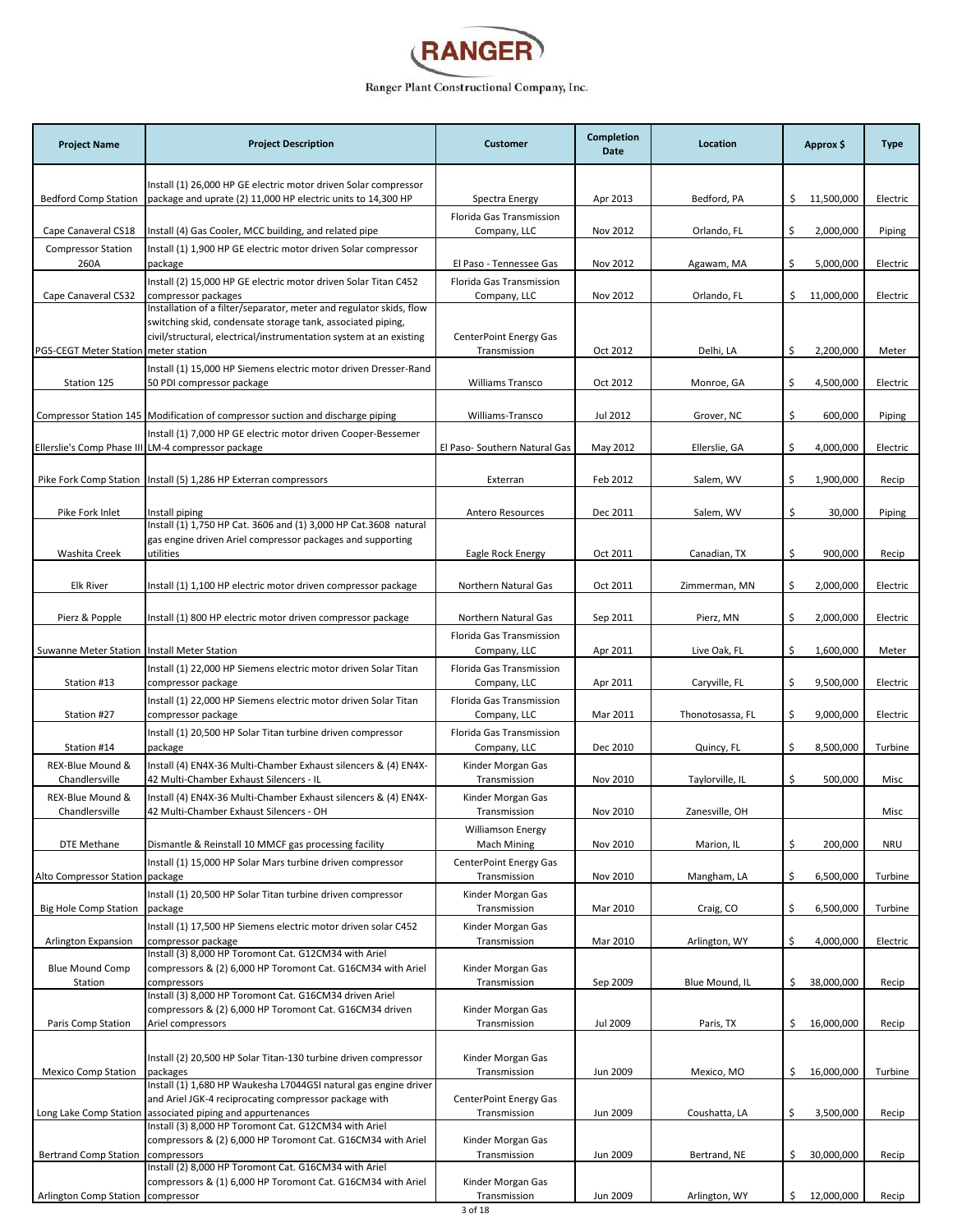

| <b>Project Name</b>                 | <b>Project Description</b>                                                                                                  | <b>Customer</b>                        | <b>Completion</b><br><b>Date</b> | Location               | Approx \$         | <b>Type</b> |
|-------------------------------------|-----------------------------------------------------------------------------------------------------------------------------|----------------------------------------|----------------------------------|------------------------|-------------------|-------------|
| Jane Comp Station                   | Install (1) 1,340 HP Cat. G3516 natural gas engine driven Ariel<br>compressor                                               | CenterPoint Energy Gas<br>Transmission | May 2009                         | Jane, MO               | \$<br>4,390,000   | Recip       |
| Woodchopping Ridge CS               | Install (1) Solar Titan 18,000 HP turbine driven Solar C652<br>compressor package                                           | Maritimes & Northeast<br>Pipeline LLC  | Dec 2008                         | Woodchopping Ridge, ME | \$<br>18,940,598  | Turbine     |
| <b>Big Hole Comp Station</b>        | Install (1) 7,700 HP Solar Taurus 60 turbine driven compressor<br>package                                                   | Kinder Morgan Gas<br>Transmission      | Dec 2008                         | Craig, CO              | \$<br>8,684,000   | Turbine     |
|                                     | Install (2) 7,700 HP Solar Taurus 60 turbine driven compressor<br>packages & (2) 4,735 HP Cat. 3616/ Ariel JGU-4 compressor |                                        |                                  |                        |                   |             |
| <b>Meeker Comp Station</b>          | packages & (1) 3,350 HP Cat. 3616/ Ariel JGU-4 compressor<br>package                                                        | Kinder Morgan Gas<br>Transmission      | May 2008                         | Meeker, CO             | 22,245,069<br>\$. | Turbine     |
| Cheyenne Plains Comp<br>Station     | Install (2) 17,500 HP Solar C652/ Siemens electric motor driven<br>compressor packages                                      | Kinder Morgan Gas<br>Transmission      | Mar 2008                         | Carr, CO               | \$.<br>16,389,172 | Electric    |
| Julesburg Comp Station              | Install (2) 17,500 HP Solar C652/ Siemens electric motor driven<br>compressor packages                                      | Kinder Morgan Gas<br>Transmission      | Mar 2008                         | Julesburg, CO          | \$15,394,073      | Electric    |
| <b>Wamsutter Comp</b><br>Station    | Install (3) 10,310 HP Solar Taurus 70 compressor packages &<br>(2) 2,350 Caterpillar 3608/ Ariel JGC-2 compressor packages  | Kinder Morgan Gas<br>Transmission      | Jan 2008                         | Wamsutter, WY          | \$.<br>17,860,444 | Turbine     |
|                                     |                                                                                                                             |                                        |                                  |                        |                   |             |
| <b>Echo Springs Comp</b><br>Station | Completed Installation, Start up & Clean up of Compressor<br>Station                                                        | Kinder Morgan Gas<br>Transmission      | 2008                             | Echo Springs, WY       | \$<br>2,416,636   | Turbine     |
| <b>Chenier Meter Stations</b>       | Install Interconnect/Metering Facilities                                                                                    | Cheniere Creole Trail Pipeline         | 2008                             | Ragley, LA             | \$<br>5,461,901   | Meter       |
|                                     | Add (1) 4,100 HP Compressor at Otoe Co., NE by abandoning &                                                                 |                                        | 2007                             |                        |                   |             |
|                                     | re-installing compressor from Clifton CS at Clay Co., KS                                                                    | Northern Natural Gas                   |                                  | Palmyra, NE            | \$<br>4,074,000   | Recip       |
|                                     | Install HP & Compressor Packages                                                                                            | <b>Enbridge Gathering</b>              | 2007                             | Decatur, TX            | \$<br>1,053,239   | Recip       |
|                                     | Install 7,042 HP Compressor Package                                                                                         | <b>Enbridge Gathering</b>              | 2007                             | Greenwood, TX          | \$<br>607,894     | Recip       |
|                                     | Setting and Installing Piping for (1) 7,042 HP Compressor &<br>Installing New Piping on (2) existing Filter Seperators      | <b>Enbridge Gathering</b>              | 2007                             | Decatur, TX            | \$<br>1,078,621   | Recip       |
|                                     | Install HP & Compressor Packages                                                                                            | <b>Enbridge Gathering</b>              | 2007                             | Palo Pinto, TX         | \$<br>584,954     | Recip       |
|                                     | Setting & Installing Piping for (1) 7,042 Compressor                                                                        | <b>Enbridge Gathering</b>              | 2007                             | Palo Pinto, TX         | \$<br>448,679     | Recip       |
|                                     | Install Mechanical Field Installation for Modular Gas Processing<br>Plant                                                   | ProPak/Equitable Resources             | 2007                             | Langley, KY            | \$<br>1,031,028   | Piping      |
|                                     |                                                                                                                             | Kinder Morgan Gas                      |                                  |                        |                   |             |
|                                     | Install Meter Station                                                                                                       | Transmission                           | 2007                             | Mexico, MO             | \$<br>4,007,289   | Meter       |
|                                     | Install Meter Station                                                                                                       | Kinder Morgan Gas<br>Transmission      | 2007                             | Hasting, NE            | \$<br>1,310,516   | Meter       |
|                                     | Fab (5) Meter Stations                                                                                                      | Kinder Morgan Gas<br>Transmission      | 2007                             | Abilene. TX            | Ś.<br>3.768.368   | Meter       |
|                                     | Install (1) 1,100 HP Electric Drive Compressor Station and Valves                                                           | Northern Natural Gas                   | 2006                             | Spencer, SD            | 1,931,002<br>\$   | Turbine     |
|                                     | Install 7,042 HP CSI Compressor Unit W/ Associated Piping                                                                   | <b>Enbridge Gathering</b>              | 2006                             | Gordon, TX             | \$<br>447,502     | Turbine     |
|                                     | Install Foundations, (2) 3,000 HP Electric Compressor & (1) 1,500<br>HP Compressor and (1) 250 HP Compressor                | <b>Enbridge Gathering</b>              | 2006                             | Springtown, TX         | \$<br>1,500,000   | Turbine     |
|                                     | Install a separation/VRU Facility                                                                                           | <b>Midstream Energy</b>                | 2006                             | Guymon, OK             | \$<br>965,748     | Separator   |
|                                     |                                                                                                                             |                                        |                                  |                        |                   |             |
|                                     | Install 1,475 HP Compressor with associated piping                                                                          | <b>Enbridge Gathering</b>              | 2006                             | Gordon, TX             | \$<br>231,000     | Recip       |
|                                     | Install (3) 3,520 HP Compressors with associated piping<br>Install (3) 3,516 HP & (1) 744 HP Compressors with associated    | <b>Enbridge Gathering</b>              | 2006                             | Jacksboro, TX          | \$<br>975,000     | Recip       |
|                                     | piping                                                                                                                      | <b>Enbridge Gathering</b>              | 2006                             | Lipan, TX              | \$<br>950,000     | Recip       |
|                                     | Install (1) 3,550 HP CAT 3612 / Ariel JG-4 Compressor & (1) 1,775<br>HP CAT 3606 / Ariel JG-2 Compressor                    | Kinder Morgan Gas<br>Transmission      | 2006                             | Chico, TX              | \$<br>3,340,070   | Recip       |
|                                     | Install a 100 TPD Sulfur Recovery Unit - SRU Unit #3                                                                        | Linde BOC                              | 2006                             | Coffeyville, KS        | \$<br>4,619,000   | Piping      |
|                                     | Install New Regenerator Skid & Foundation<br>Install 628 kW Natural Gas Fueled Engine/Generator                             | Midstream Energy                       | 2006                             | Keyes, OK              | \$<br>623,030     | Piping      |
|                                     | w/associated piping, (2) 75 HP air compressors with associated<br>piping                                                    | ANR Pipeline/El Paso                   | 2006                             | Arapaho, OK            | \$<br>2,791,975   | Misc        |
|                                     |                                                                                                                             |                                        |                                  |                        |                   |             |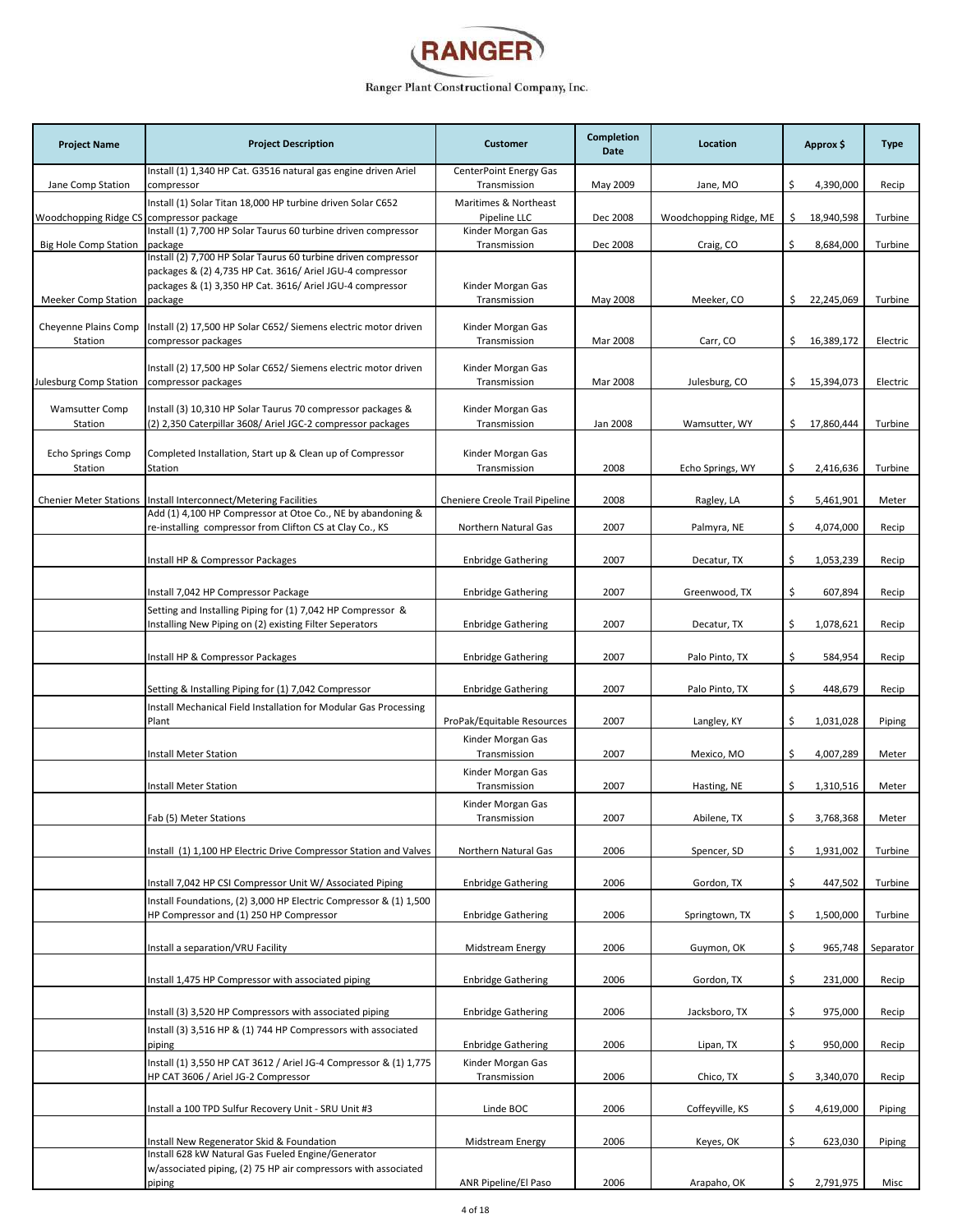

| <b>Project Name</b> | <b>Project Description</b>                                                                                                                                                                                                       | <b>Customer</b>                                              | Completion<br>Date | Location                        | Approx \$                          | <b>Type</b>    |
|---------------------|----------------------------------------------------------------------------------------------------------------------------------------------------------------------------------------------------------------------------------|--------------------------------------------------------------|--------------------|---------------------------------|------------------------------------|----------------|
|                     | Replace Grout on Compressors                                                                                                                                                                                                     | OPD                                                          | 2006               | Henderson, TX                   | \$<br>60,000                       | Grout          |
|                     | Install a 120 MMscfd Dehy & Cryogenic Gas Processing Plant                                                                                                                                                                       | T.H. Russell                                                 | 2006               | Sweetwater, OK                  | \$<br>3,187,000                    | Cryo           |
|                     | Install additional 15,000 HP Turbine Electric Motor Driven                                                                                                                                                                       |                                                              |                    |                                 |                                    |                |
|                     | Cetrifugal Compressor with Associated Piping<br>Install (2) two New Solar Taurus 70S/C404 10,000 HP/each<br>turbine/compressor sets and (1) new 2200 HP Caterpillar                                                              | Transwestern Pipeline                                        | 2005               | Bloomfield, NM                  | \$<br>3,274,500                    | Turbine        |
|                     | 3608/Ariel JGD4 Compressor set with Amine Treating & Metering<br><b>Facilities</b>                                                                                                                                               | El Paso/CIG                                                  | 2005               | Cheyenne, WY                    | 11,587,500<br>\$                   | Turbine        |
|                     | Install 50 MMCFM CO2 & (5) Compressors with                                                                                                                                                                                      |                                                              |                    |                                 |                                    |                |
|                     | a total of 11,110 HP with associated piping<br>Install (1) 3,520 HP Caterpillar G3612 TALE Engine/Ariel JGC6<br>Compressor, (1) 2,370 HP Caterpiller G3608 TALE Engine/Ariel<br>JGC4 Compressor with associated Piping & Coolers | <b>BCCK Engineering</b><br>Kinder Morgan Gas<br>Transmission | 2005<br>2005       | La Veta, CO<br>Ratliff City, OK | \$<br>2,588,000<br>\$<br>3,226,000 | Recip<br>Recip |
|                     | Relocate 1,200 HP Compressor from Sweetwater, TX to                                                                                                                                                                              |                                                              |                    |                                 |                                    |                |
|                     | Springtown, TX                                                                                                                                                                                                                   | <b>Enbridge Gathering</b>                                    | 2005               | Springtown, TX                  | \$<br>261,000                      | Recip          |
|                     | Install Compressor Station Phase II (2) 1,775 HP Caterpillar 3606<br>Engine w/Ariel JGC-2 Compresor & a 3,550 HP Caterpillar 3612<br>engine with an Ariel JGC-4 compressor & LCRA Regulator                                      | Kinder Morgan Gas<br>Transmission                            | 2005               | San Felipe, TX                  | \$<br>2,784,000                    | Recip          |
|                     | Install 4,735 HP Skid Mounted Engine Driven Reiprocating<br>Compressor Unit with Associated Equipment & Facilities                                                                                                               | Turn-Key Specialist/Enterprise<br>Products                   | 2005               | Ozona, TX                       | \$<br>917,585                      | Recip          |
|                     | Install 4,735 HP Skid Mounted Engine Driven Reiprocating<br>Compressor Unit with Associated Equipment & Facilities                                                                                                               | Turn-Key Specialist/Enterprise<br>Products                   | 2005               | Leakey, TX                      | \$<br>965,585                      | Recip          |
|                     | Install (1) New 6,000 HP Electric Motor Driven Centrifugal<br>Compressor with associated Equipment & Facilities                                                                                                                  | Kinder Morgan Gas<br>Transmission                            | 2004               | West Clear Lake, TX             | \$<br>4,483,450                    | Turbine        |
|                     | Install 15,000 HP Electric Driven Solar Compressor Station                                                                                                                                                                       | Kinder Morgan Gas<br>Transmission                            | 2004               | Devers, TX                      | \$<br>2,668,000                    | Turbine        |
|                     | Install Infrastructure with Piping Modifications                                                                                                                                                                                 | Williams/Transco                                             | 2004               | Greensburg, LA                  | \$<br>1,559,510                    | Piping         |
|                     | Installation of Catalytic Converters on (5) Intersoll-Rand<br>412-KVS FT Series Engines                                                                                                                                          | Williams Gas Pipeline/Transco                                | 2004               | Prince William Co., VA          | \$<br>290,000                      | Misc           |
|                     | Install New Meter Station                                                                                                                                                                                                        | Transwestern Pipeline                                        | 2004               | Blanco Hub, NM                  |                                    | Meter          |
|                     | Installing 7,200 HP Rolls Royce Skidmounted Centrifugal Gas<br>Compressor & Power Turbine                                                                                                                                        | Florida Gas Transmission                                     | 2003               | Orlando, FL                     | \$<br>3,089,000                    | Turbine        |
|                     | Install 15,000 HP Mars Turbine Compressor Station                                                                                                                                                                                | Williams/Kern River Gas<br>Transmission                      | 2003               | Dry Lake, NV                    | 7,000,000<br>\$                    | Turbine        |
|                     | Install (2) 15,000 HP Mars Turbine Compressor Station                                                                                                                                                                            | Williams/Kern River Gas<br>Transmission                      | 2003               | Jean, NV                        | 6,500,000                          | Turbine        |
|                     | Install 15,000 HP Mars Turbine Compressor Station                                                                                                                                                                                | Williams/Kern River Gas<br>Transmission                      | 2003               | Fillmore, UT                    | \$<br>5,200,000                    | Turbine        |
|                     | Install (2) 15,000 HP Mars Turbine Compressor Station                                                                                                                                                                            | Williams/Kern River Gas<br>Transmission                      | 2003               | Veyo, UT                        | 10,500,000<br>\$                   | Turbine        |
|                     | Filter/Separator with Piping Modifications                                                                                                                                                                                       | El Paso/Tennessee Gas<br>Pipeline                            | 2003               | Portland, TN                    | \$<br>604,000                      | Separator      |
|                     | Grassroots 5,250 HP Injection Compressor Station                                                                                                                                                                                 | Virginia Gas                                                 | 2003               | Saltville, VA                   | 2,940,000<br>\$                    | Recip          |
|                     | Install Aerial Coolers and Pulsation Bottles                                                                                                                                                                                     | Florida Gas Transmission                                     | 2003               | Salt Springs, FL                | \$<br>304,776                      | Piping         |
|                     |                                                                                                                                                                                                                                  | Renovar/Nicholas Consulting                                  |                    |                                 |                                    |                |
|                     | Install Methane Gas Recovery System<br>New Site Construction & Installation Of 12MMCF NRU                                                                                                                                        | Group                                                        | 2003               | Shreveport, LA                  | \$<br>331,194                      | Piping         |
|                     | <b>Gas Processing Facility</b>                                                                                                                                                                                                   | BCCK/RPC/IBEX                                                | 2003               | Rock Springs, WY                | \$<br>6,900,000                    | <b>NRU</b>     |
|                     | Install 41,500 HP Turbine Compressor                                                                                                                                                                                             | Enron/Transwestern Pipeline                                  | 2002               | Flagstaff, AZ                   | \$<br>5,206,000                    | Turbine        |
|                     | Install 15,000 HP Electric Compressor Station                                                                                                                                                                                    | Williams/Kern River Gas<br>Transmission                      | 2002               | Daggett, CA                     | \$<br>8,967,000                    | Turbine        |
|                     | Install Additional 15,700 HP Turbine Compressor                                                                                                                                                                                  | Florida Gas Transmission                                     | 2002               | Salt Springs, FL                | \$<br>3,197,096                    | Turbine        |
|                     | Install (1) 4,455 HP Compressor                                                                                                                                                                                                  | El Paso/Southern Natural Gas                                 | 2002               | Thomaston, GA                   | 2,089,000<br>Ś.                    | Recip          |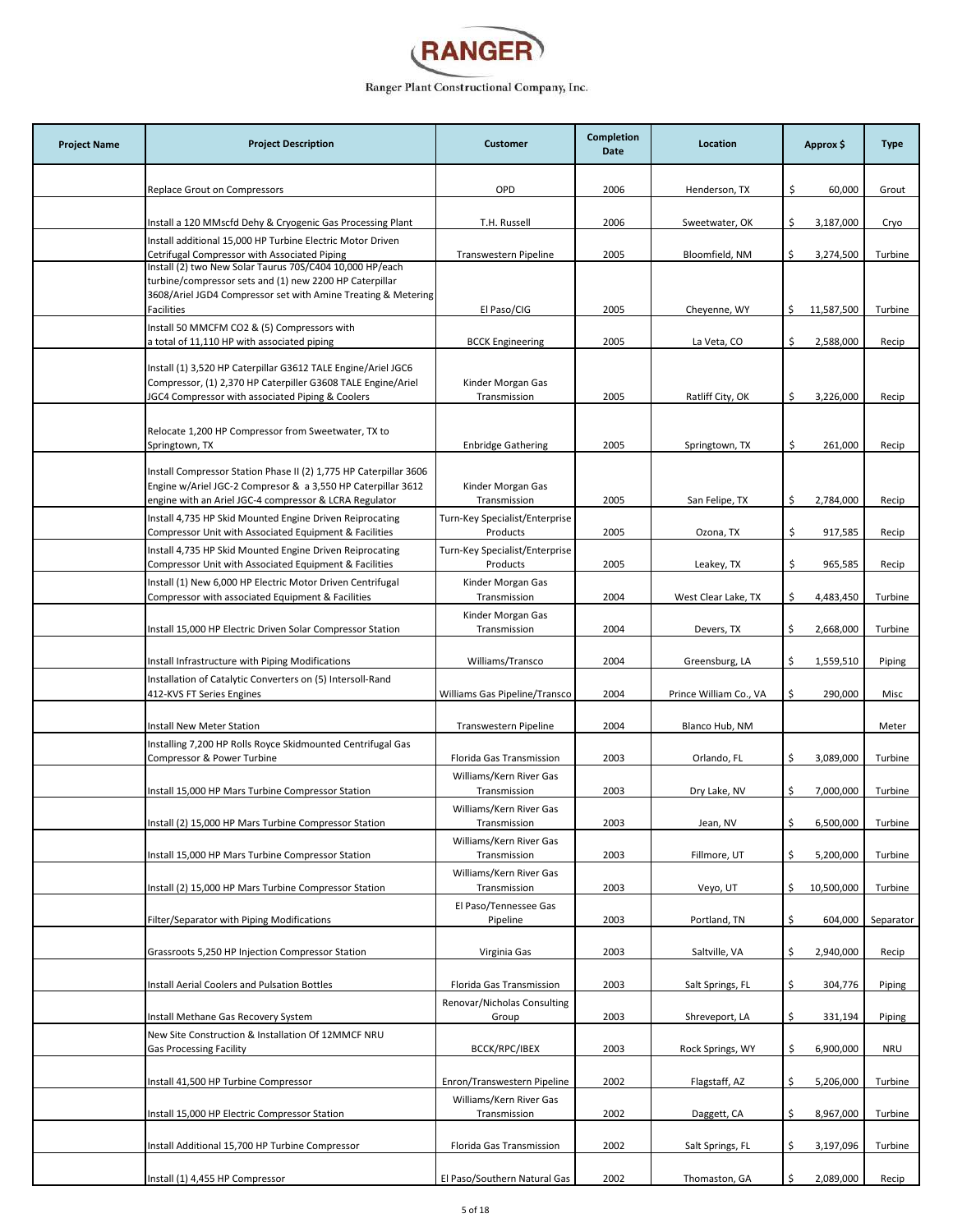

| <b>Project Name</b> | <b>Project Description</b>                                                                                        | <b>Customer</b>                               | <b>Completion</b><br>Date | Location          | Approx \$        | <b>Type</b> |
|---------------------|-------------------------------------------------------------------------------------------------------------------|-----------------------------------------------|---------------------------|-------------------|------------------|-------------|
|                     | Install (1) 4,455 HP Compressor                                                                                   | El Paso/Southern Natural Gas                  | 2002                      | Enterprise, MS    | \$<br>2,346,000  | Recip       |
|                     | Install (1) 4,445 HP Hanover Compressor & (1) 8,000 HP<br>Dresser/Rand Compressor with misc. Piping Modifications | Aquila                                        | 2002                      | Katy, TX          | \$<br>3,500,000  | Recip       |
|                     | Install & Fab 12MMCF NRU Plant                                                                                    | IBEX/BCCK/RPC                                 | 2002                      | Rocksprings, WY   |                  | <b>NRU</b>  |
|                     | Mechananical Reassembly & Construction of new NGL Plant /<br>180 MMCF Cryogenic Plant                             | ProPak Systems<br>LTD/Dominion Transmission   | 2002                      | Hastings, WV      | Time & Material  | Cryo        |
|                     | Install Additional 15,700 HP Turbine Compressor & (3) Gas<br>Coolers                                              | Florida Gas Transmission                      | 2001                      | Mt. Vernon, AL    | \$<br>2,892,000  | Turbine     |
|                     | Install 15,000 HP Turbine Compressor Station                                                                      | Williams Gas / Kern River Gas<br>Transmission | 2001                      | Daggett, CA       | \$<br>4,400,000  | Turbine     |
|                     | Install Additional 15,700 HP Turbine Compressor & (5) Gas<br>Coolers                                              | Florida Gas Transmission                      | 2001                      | Quincy, FL        | 2,423,000<br>\$  | Turbine     |
|                     | Install (1) 7,170 HP CR 601-KC-9/RFA-24                                                                           | Florida Gas Transmission<br>Company           | 2001                      | Lecanto, FL       | 1,659,700<br>\$  | Turbine     |
|                     | Install (1) 15,000 HP Combustion Turbine Drive Centrifugal                                                        | Williams Gas Pipeline -                       |                           |                   |                  |             |
|                     | Compressors                                                                                                       | Transco<br>Williams Gas / Kern River Gas      | 2001                      | Bloomsburg, PA    | \$<br>1,934,100  | Turbine     |
|                     | Install 15,000 HP Turbine Compressor Station                                                                      | Transmission<br>Raytheon Engineers &          | 2001                      | Veyo, UT          | \$<br>7,300,000  | Turbine     |
|                     | Install (4) 5000 HP Reciprocating Compressor Gas Storage Facility                                                 | Constructors                                  | 2001                      | Petal, MS         | 5,300,000<br>\$  | Recip       |
|                     | <b>Piping Modifications</b>                                                                                       | Florida Gas Transmission<br>Company           | 2001                      | Mount Vernon, AL  | \$<br>464,000    | Piping      |
|                     | Skid Fabrication (Mack, CO)                                                                                       | <b>BCCK Engineering</b>                       | 2001                      | Abilene, TX       | 405,000<br>\$.   | Piping      |
|                     | Additions to Existing NGL Treating Facility                                                                       | Hanover Company                               | 2001                      | Gail, TX          | \$<br>150,000    | Piping      |
|                     | Install Methane Gas Recovery System                                                                               | Renovar/Nicholas Consulting<br>Group          | 2001                      | Arlington, TX     | \$<br>388,268    | Piping      |
|                     | Skid Installation / Fab & Install 25 MMCF NRU Plant                                                               | <b>BCCK Engineering</b>                       | 2001                      | Mack, CO          | 1,706,000<br>\$  | <b>NRU</b>  |
|                     | Install 10MM NRU Skid Plant for BCCK                                                                              | <b>BCCK Engineering</b>                       | 2001                      | Williams City, IL | \$<br>1,071,000  | <b>NRU</b>  |
|                     | Fabricate 10MM NRU Skid Plant                                                                                     | <b>BCCK Engineering</b>                       | 2001                      | Abilene, TX       | \$<br>315,000    | <b>NRU</b>  |
|                     | Install (1) 10,350 HP Solar Mars 90/C65 Compressor Station                                                        | Florida Gas Transmission<br>Company           | 2000                      | Trenton, FL       | \$<br>2,446,000  | Turbine     |
|                     | Install (1) 16,500 HP Electric Driven Centrifugal Compressor                                                      | Williams Gas Pipeline -<br>Transco            | 2000                      | Newnan, GA        | 2,220,000<br>\$  | Turbine     |
|                     | Install (1) 10,000 HP Electric Motor W/Cooper<br>Compressor/Turbine                                               | Enron Engineering &<br>Construction           | 2000                      | Gallup, NM        | \$<br>2,377,149  | Turbine     |
|                     | Install (2) 3,500 HP Solar Centaur Turbine/Compressor                                                             | Coral Mexico Pipeline, LLC                    | 2000                      | Falfurrias, TX    | 1,351,000<br>\$. | Turbine     |
|                     | Install Scrubber & Related Facilites                                                                              | El Paso Energy/Tennessee Gas<br>P/L           | 2000                      | Nunnelly, TN      | \$<br>386,000    | Separator   |
|                     | Piping Modifications & NCNG Interconnect                                                                          | Williams Gas Pipeline -<br>Transco            | 2000                      | Iredell Co., NC   | \$.<br>680,000   | Piping      |
|                     |                                                                                                                   |                                               |                           |                   |                  |             |
|                     | Install Mechanical for 50 MMSCFD NGL Recovery Facility                                                            | Hanover Company                               | 2000                      | Borden Co., TX    | \$<br>1,540,000  | Piping      |
|                     | Install Foundations for 50 MMSCFD NGL Recovery Station                                                            | <b>Hanover Company</b>                        | 2000                      | Borden Co., TX    | \$<br>96,600     | Concrete    |
|                     | Install (1) 1600 HP Solar Saturn Turbine/Compressor                                                               | Southern Natural Gas                          | 1999                      | Northport, AL     | \$<br>685,000    | Turbine     |
|                     | Install (1) 4700 HP Solar Centaur Turbine                                                                         | Southern Natural Gas                          | 1999                      | Providence, AL    | Ś.<br>1,089,000  | Turbine     |
|                     | Install (1) 18,000 HP Solar Titan Turbine                                                                         | Columbia Gulf Transmission                    | 1999                      | Inverness, MS     | \$.<br>1,822,000 | Turbine     |
|                     | Install (1) 18,000 HP Solar Titan Turbine                                                                         | Columbia Gulf Transmission                    | 1999                      | Corinth, MS       | \$<br>2,039,000  | Turbine     |
|                     | Install (1) 15,000 HP Solar Mars Turbine/Compressor                                                               | Columbia Gulf Transmission                    | 1999                      | Hampshire, TN     | \$<br>1,555,000  | Turbine     |
|                     | Install (7) 6500 HP Electric Motor Driven Compressors                                                             | Enron Engineering &<br>Construction           | 1999                      | Houston, TX       | \$.<br>5,260,000 | Turbine     |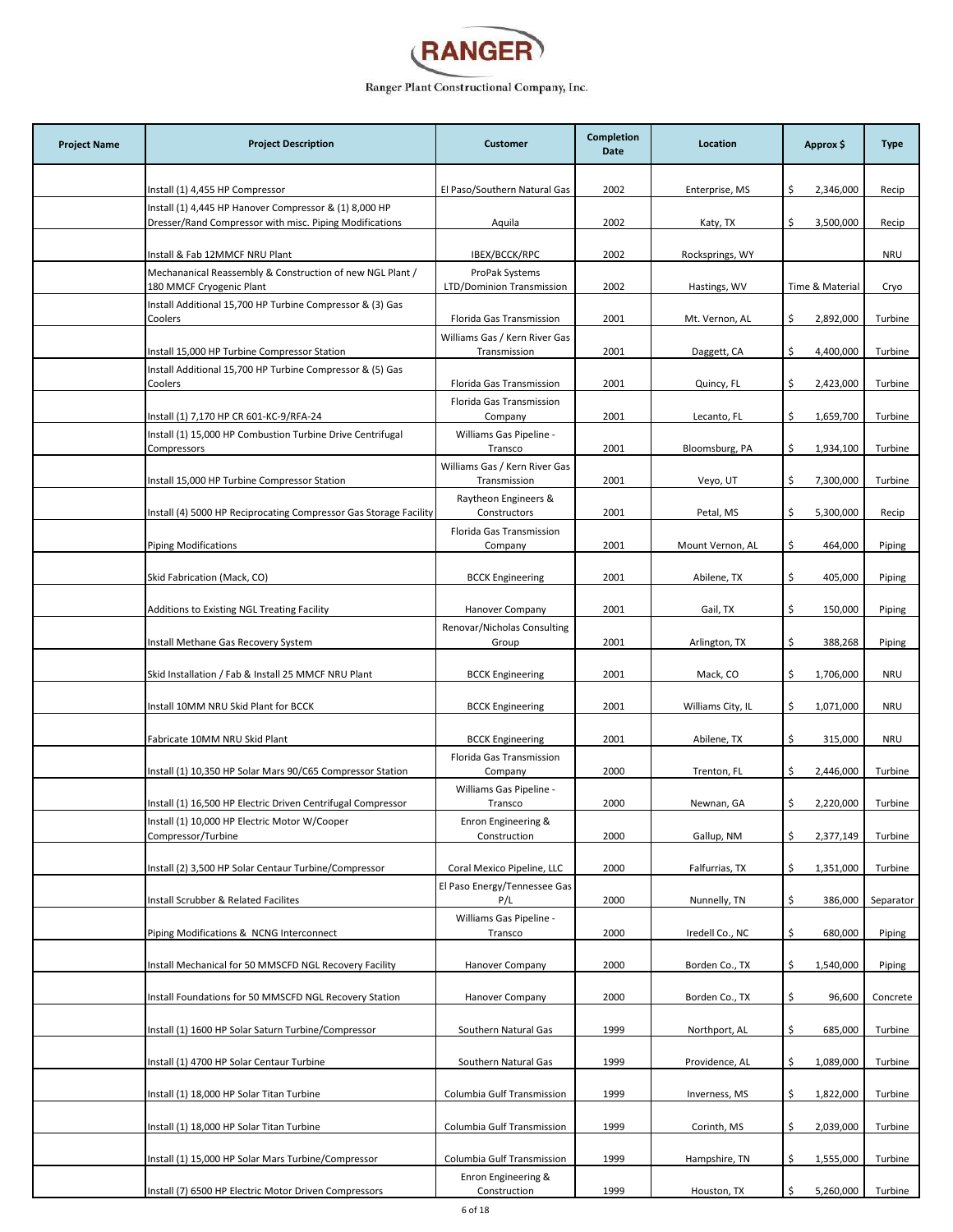

| <b>Project Name</b>               | <b>Project Description</b>                                                                                  | <b>Customer</b>                                  | <b>Completion</b><br>Date | Location         | Approx \$        | <b>Type</b> |
|-----------------------------------|-------------------------------------------------------------------------------------------------------------|--------------------------------------------------|---------------------------|------------------|------------------|-------------|
|                                   | Install (1) 5700 HP Solar Centaur Turbine/Compressor                                                        | Northwest Pipeline<br>Corporation                | 1999                      | Roosevelt, WA    | \$.<br>1,139,000 | Turbine     |
|                                   | Retire Solar Mars Turbine                                                                                   | Columbia Gulf Transmission                       | 1999                      | Hampshire, TN    | \$<br>80,000     | Remove      |
|                                   | Dismantling Diesel/Desulpurization Unit                                                                     | Ventech Engineering                              | 1999                      | Abilene, TX      | \$.<br>420,000   | Remove      |
|                                   | <b>Piping Modifications</b>                                                                                 | Marathon Oil Company                             | 1999                      | Garden City, LA  | 365,000<br>\$.   | Piping      |
|                                   | Install 10MM NRU Skid Plant                                                                                 | <b>Black Warrior Methane/BCCK</b><br>Engineering | 1999                      | Brookwood, AL    | \$<br>803,000    | <b>NRU</b>  |
|                                   | Fabricate 10MM NRU Skid Plant for Black Warrior Methane                                                     | <b>BCCK Engineering</b>                          | 1999                      | Abilene, TX      | \$<br>318,000    | <b>NRU</b>  |
|                                   | Fabricate 10MM NRU Skid Plant for East Vealmoor Plant                                                       | <b>BCCK Engineering</b>                          | 1999                      | Abilene, TX      | \$<br>363,000    | <b>NRU</b>  |
|                                   | Install Meter Station Construction                                                                          | Southern Natural Gas                             | 1999                      | Pascagoula, MS   | \$<br>147,000    | Meter       |
|                                   | <b>Install Meter Station Construction</b>                                                                   | Columbia Gulf Transmission                       | 1999                      | Gallatin, TN     | \$<br>121,000    | Meter       |
|                                   | Install (1) 1,600 HP Solar Saturn Turbine                                                                   | Southern Natural Gas                             | 1998                      | Heflin, AL       | \$<br>805,000    | Turbine     |
|                                   | Install (1) 4,700 HP Solar Turbine                                                                          | Southern Natural Gas                             | 1998                      | Providence, AL   | 1,089,000<br>\$  | Turbine     |
|                                   | Install (1) 4,700 HP Solar Turbine                                                                          | Southern Natural Gas                             | 1998                      | Rome, GA         | \$<br>1,700,000  | Turbine     |
|                                   | Install (2) 5,500 HP Electric Drive Compressors                                                             | <b>Transcontinental Gas Pipeline</b>             | 1998                      | Monroe, GA       | \$<br>2,595,000  | Turbine     |
|                                   | Install (1) Cooper Bessemer Centrifugal Compressor driven by a<br>15,000 HP G.E. Synchronous Electric Motor | Northern Border Pipeline                         | 1998                      | Reinbeck, IA     | \$<br>4,236,230  | Turbine     |
|                                   | Install (2) 4,700 HP Solar Turbine                                                                          | Southern Natural Gas                             | 1998                      | Sand Hill, MS    | 1,936,000<br>Ŝ.  | Turbine     |
|                                   | Install (1) 8,170 HP Solar Taurus Turbine/Solar Centrifugal<br>Compressor Set & Ancillary Facilities        | <b>Texas Eastern Gas</b><br>Transmission         | 1998                      | Hollansburg, OH  | 2,865,000<br>\$  | Turbine     |
|                                   | Install High Pressure Gas Separators                                                                        | Florida Gas Transmission                         | 1998                      | Perry, FL        | Time & Material  | Separator   |
|                                   | Install High Pressure Gas Separators                                                                        | Columbia Gas Transmission                        | 1998                      | Elkview, WV      | \$<br>874,000    | Separator   |
|                                   | Retire Solar Mars Turbine                                                                                   | Columbia Gulf Transmission                       | 1998                      | Inverness, MS    | \$<br>80,000     | Remove      |
| <b>Toca Compressor</b><br>Station | Upgrade & Automation of Dehydration Unit &<br>Condensate Storage Tank Facility                              | Southern Natural Gas                             | 1998                      | St Bernard, LA   | \$<br>1,090,000  | Dehy        |
| Toca Compressor<br>Station        | Install (2) 4,700 HP Solar Turbine                                                                          | Southern Natural Gas                             | 1997                      | St Bernard, LA   | \$<br>1,429,000  | Turbine     |
|                                   | Install Solar Mars 100S Turbocompressor                                                                     | Columbia Gulf Transmission                       | 1997                      | Inverness, MS    | 1,150,000<br>\$  | Turbine     |
|                                   | Install 15,600 HP Solar Turbines Mars T-100 &<br>Dresser-Rand Model 50 PDI Centrifugal Compressor           | <b>Transcontinental Gas Pipeline</b>             | 1997                      | Laurel, MS       | \$<br>1,514,690  | Turbine     |
|                                   | Install (9) 1100 HP Compressor Units driven by Gas Turbine                                                  | South Carolina Pipeline                          | 1997                      | Gaffney, SC      | \$<br>2,505,000  | Turbine     |
|                                   | Install (1) Cooper Bessemer Centrifugal Compressor driven by<br>35,000 HP Cooper Rolls Gas Turbine          | Northern Border Pipeline                         | 1997                      | Clear Lake, SD   | \$<br>4,320,000  | Turbine     |
|                                   | Install Ariel JGC-6 six cylinder skid mounted 3335 HP Compressor                                            | Market Hub Partners                              | 1997                      | Liberty, TX      | \$<br>1,205,000  | Turbine     |
|                                   | Install 17,800 HP Natural Gas Compressor Facility                                                           | Columbia Gulf Transmission                       | 1997                      | Strasburg, VA    | \$<br>3,625,000  | Turbine     |
|                                   | Install (2) 5,278 HP Dresser Rand CDP Centrifugal Turbines -<br>Addition                                    | Colorado Interstate Gas                          | 1997                      | Laramie, WY      | 1,824,000<br>Ŝ.  | Turbine     |
|                                   | Install (2) 5,278 HP Dresser Rand CDP Centrifugal Turbines -<br>Addition                                    | Colorado Interstate Gas                          | 1997                      | Muddy Gap, WY    | 2,187,000<br>\$  | Turbine     |
|                                   | Install (2) 1,200 HP Cooper Superior Compressors - Addition                                                 | Colorado Interstate Gas                          | 1997                      | Rawlins, WY      | 3,337,000<br>\$  | Recip       |
|                                   | Install (4) 1,200 HP Cooper Superior Compressors - Addition                                                 | Colorado Interstate Gas                          | 1997                      | Rock Springs, WY | \$<br>2,483,000  | Recip       |
|                                   | Water Management System Installation                                                                        | <b>Tenneco Energy</b>                            | 1997                      | Natchitoches, LA | \$<br>237,000    | Piping      |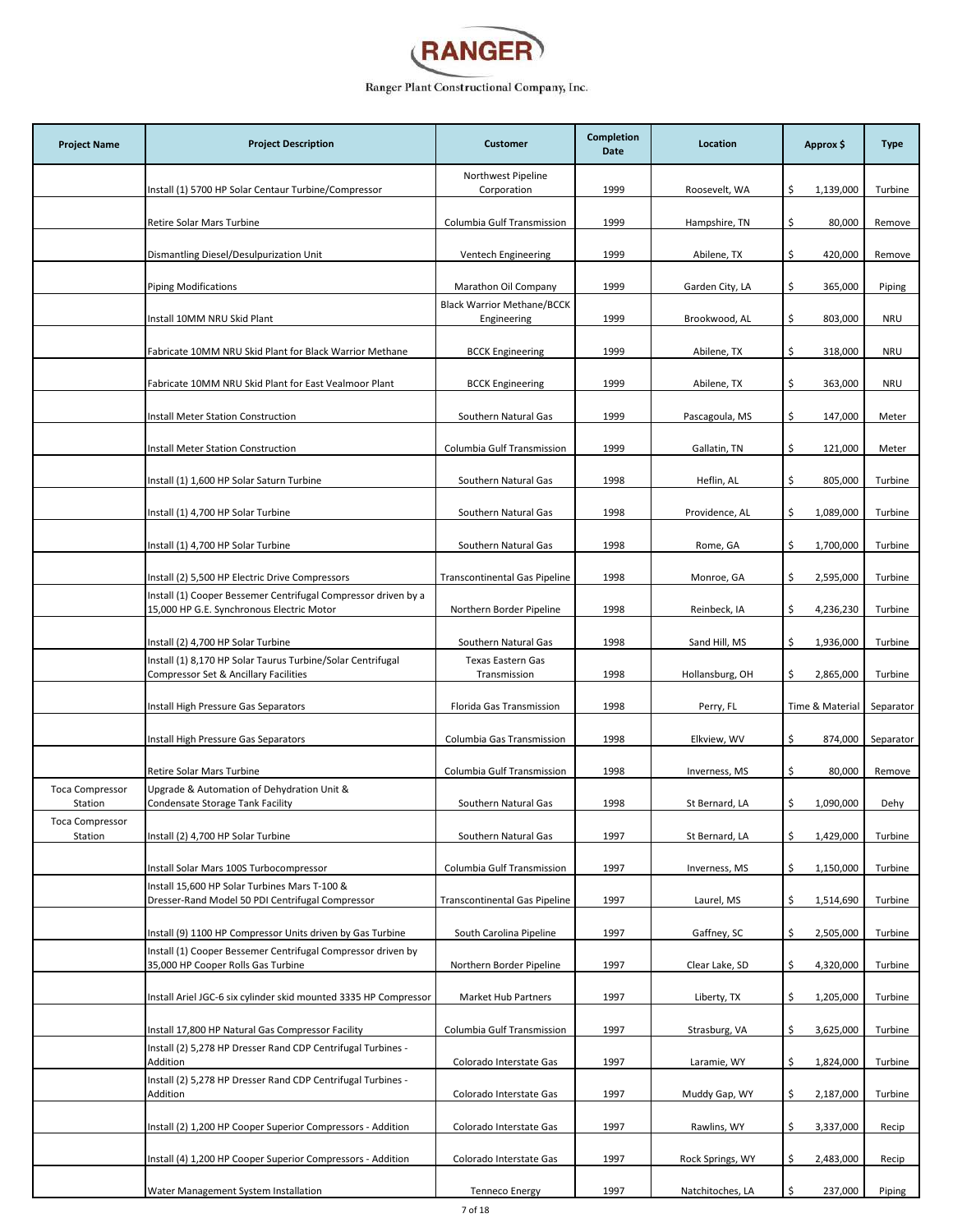

| <b>Project Name</b> | <b>Project Description</b>                                     | <b>Customer</b>                                | <b>Completion</b><br>Date | Location          | Approx \$        | <b>Type</b> |
|---------------------|----------------------------------------------------------------|------------------------------------------------|---------------------------|-------------------|------------------|-------------|
|                     | MCC Replacement and Gas Cooler                                 | <b>Texas Eastern Gas</b><br>Transmission       | 1997                      | Oran, MO          | \$<br>513,000    | Piping      |
|                     | Fab & Install 10MMCF NRU Plant                                 | ERG/BCCK/RPC                                   | 1997                      | Waynesburg, PA    |                  | <b>NRU</b>  |
|                     | NRU Plant Relocation from Mist, OR                             | Shell/BCCK/RPC                                 | 1997                      | Denver City, TX   | Force Account    | Cryo        |
|                     | <b>Concrete Foundations</b>                                    | Shell Western E&P                              | 1997                      | Denver City, TX   | Force Account    | Concrete    |
|                     | Install 1,450 HP Addition Solar Saturn Turbine                 | Southern Natural Gas                           | 1996                      | Pell City, AL     | \$.<br>597,000   | Turbine     |
|                     | Install 5,600 HP Addition Solar Taurus Turbine                 | Southern Natural Gas                           | 1996                      | Providence, AL    | Ś.<br>2,053,000  | Turbine     |
|                     | Install 10,000 HP Electric Motor/Solar Turbine                 | Enron/Transwestern Pipeline                    | 1996                      | Bisti, NM         | 1,298,000<br>\$  | Turbine     |
|                     | Install 7,000 HP Electric Motor/Solar Turbine                  | Enron/Transwestern Pipeline                    | 1996                      | Bloomfield, NM    | \$<br>1,025,000  | Turbine     |
|                     | Slug Catcher                                                   | Texas Eastern Transmission                     | 1996                      | Venice, LA        | 1,286,000<br>\$  | Separator   |
|                     | Install (3) 4,000 HP Replacement & Electric Modifications      | Southern Natural Gas                           | 1996                      | Enterprise, MS    | \$<br>4,258,000  | Recip       |
|                     | Install 10,000 HP Addition & Modernization                     | <b>CNG Transmission</b>                        | 1996                      | South Oakford, PA | \$<br>3,247,000  | Recip       |
|                     | <b>Exhaust Stack Modifications</b>                             | <b>Tenneco Energy</b>                          | 1996                      | Natchitoches, LA  | \$.<br>169,400   | Piping      |
|                     | Install a Water Management System                              | Tennessee Gas Pipeline                         | 1996                      | Bay St. Louis, MS | 117,000<br>\$.   | Piping      |
|                     | <b>Highland Gas Modifications</b>                              | Gas Technology                                 | 1996                      | Sonora, TX        | Time & Material  | Piping      |
|                     | Compressor Gas Piping Modifications / 80 MMCF Cryogenic Plant  | Colorado Interstate Gas / TH<br><b>RUSSELL</b> | 1996                      | Lakin, KS         | \$<br>554,552    | Cryo        |
|                     | Install 80 MMcf Cryogenic Plant & Helium Seperation            | T.H. Russell                                   | 1996                      | Lakin, KS         | \$<br>431,349    | Cryo        |
|                     | Replace (2) two existing Steam Turbines w/Electric Drivers     | <b>Transcontinental Gas Pipeline</b>           | 1995                      | Clanton, AL       | \$.<br>797,825   | Turbine     |
|                     | <b>Install New Compressor Station</b>                          | <b>Transcontinental Gas Pipeline</b>           | 1995                      | Stockbridge, GA   | \$<br>2,695,000  | Turbine     |
|                     | Install 14,100 HP Compressor Addition                          | <b>Transcontinental Gas Pipeline</b>           | 1995                      | Mooresville, NC   | 1,401,721<br>Ŝ.  | Turbine     |
|                     | Install 6,000 HP Compressor Addition                           | Enron/Northern Natural Gas                     | 1995                      | Hubbard, IA       | 1,540,000<br>\$  | Recip       |
|                     | Install 25,300 HP W/Cooler & Scrubbers & Related Facilities    | Florida Gas Transmission                       | 1994                      | Mt. Vernon, AL    | 2,948,243<br>\$  | Recip       |
|                     | Install 4,000 HP W/Scrubber & Related Facilities               | Florida Gas Transmission                       | 1994                      | Melbourne, FL     | \$<br>2,646,035  | Recip       |
|                     | Install 5,000 HP w/scrubber & Related Facilities               | Florida Gas Transmission                       | 1994                      | Ft. Pierce, FL    | \$.<br>2,366,212 | Recip       |
|                     | Install (2) 1,000 HP Compressor Units                          | Northern Natural Gas<br>Company                | 1994                      | Elkhart, KS       | \$.<br>306,000   | Recip       |
|                     | Install (2) 8,000 HP                                           | Tennessee Gas Pipeline                         | 1994                      | Natchitoches, LA  | \$<br>2,789,010  | Recip       |
|                     | Install 8,000 HP & Related Facilities                          | Florida Gas Transmission                       | 1994                      | Wiggins, MS       | 3,566,707<br>\$  | Recip       |
|                     | Horsepower Addition (Civil)                                    | Tennessee Gas Pipeline                         | 1994                      | Cleveland, TX     | \$.<br>431,000   | Recip       |
|                     | Replace (8) eight 24" Ball Valves                              | Columbia Gulf Transmission                     | 1994                      | Stanton, KY       | \$.<br>241,500   | Piping      |
|                     | Piping Modification                                            | Northern Natural Gas<br>Company                | 1994                      | Beatrice, NE      | \$.<br>588,000   | Piping      |
|                     | Fabricate & Install 10MMFcf NRU Plant                          | Oregon Natural Gas                             | 1994                      | Mist, OR          | 3,200,000<br>\$  | <b>NRU</b>  |
|                     | Install 400 HP Compressor, Scrubber & Relocate Dehy Facilities | Valero Transmission Co.                        | 1993                      | Ozona, TX         | \$.<br>99,000    | Turbine     |
|                     | Install 9,000 HP Compressor Station                            | <b>CNG Transmission</b>                        | 1993                      | Carrolton, OH     | 2,095,000<br>\$  | Recip       |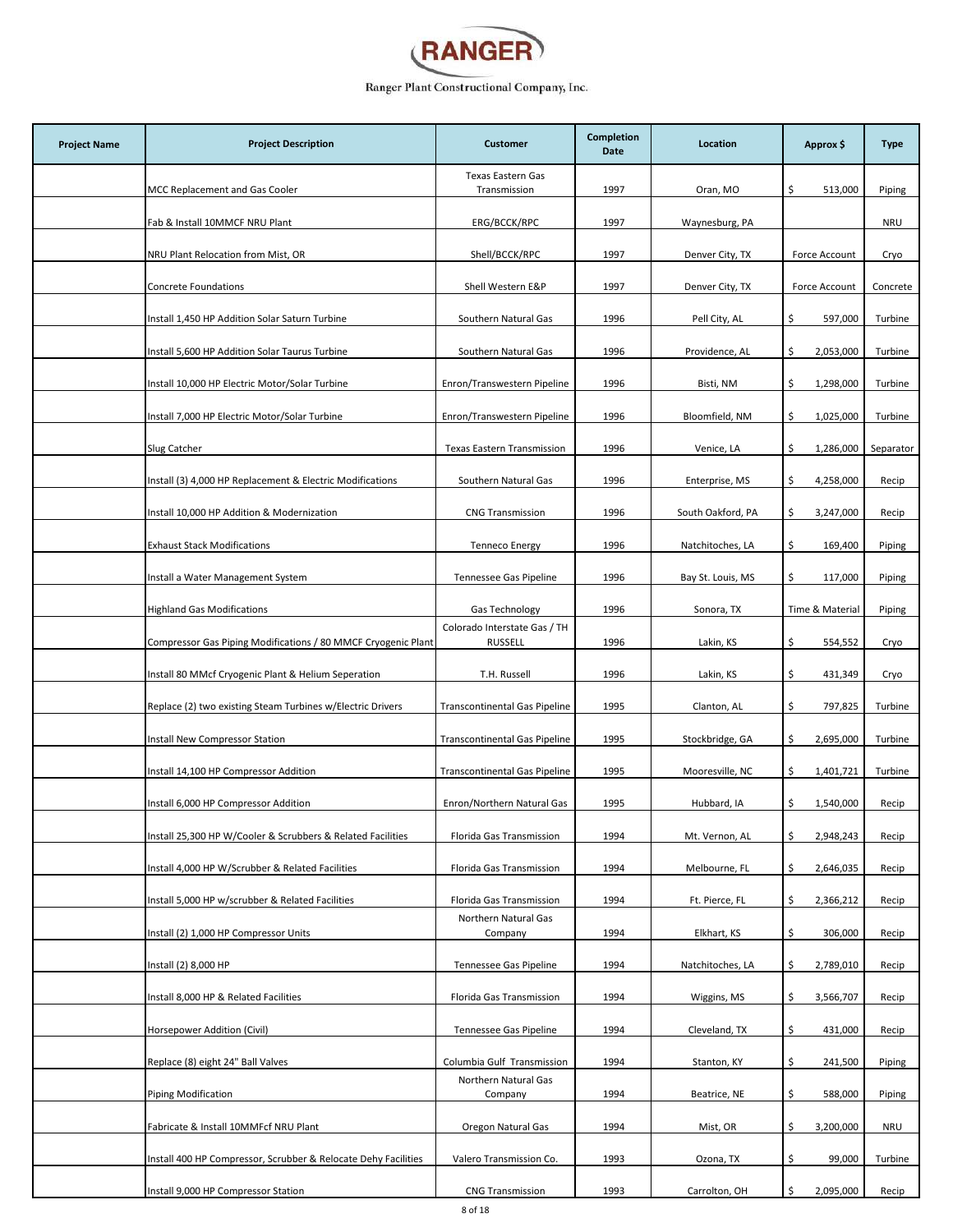

| <b>Project Name</b>        | <b>Project Description</b>                                           | <b>Customer</b>                      | Completion<br>Date | Location           | Approx \$        | <b>Type</b>     |
|----------------------------|----------------------------------------------------------------------|--------------------------------------|--------------------|--------------------|------------------|-----------------|
|                            | Product Tank Farm Upgrade                                            | Fina Oil & Chemical Co.              | 1993               | Big Spring, TX     | \$<br>161,000    | Piping          |
|                            | #2 Well Hook-up, Gas Storage Facilities                              | Tejas Power Corp.                    | 1993               | Liberty, TX        | \$<br>361,135    | Piping          |
|                            | Install 80 MMCF Cryogenic Plant                                      | Sid Richardson Carbon                | 1993               | Jal, NM            |                  | Cryo            |
|                            | 90 MMCF Relocation & Modification                                    | Tonkawa Gas Processing               | 1993               | Elk City, OK       |                  | Cryo            |
|                            | Concrete Foundations                                                 | T.H. Russell Corp                    | 1993               | Farminton, NM      | \$<br>252,000    | Concrete        |
|                            | CO2 Recovery Plant                                                   | Oxy USA, Inc.                        | 1993               | Welch, TX          |                  | CO <sub>2</sub> |
|                            | 20,000 HP Turbine Retrofit                                           | Northern Border Pipeline             | 1992               | Zeeland, ND        | \$<br>354,329    | Turbine         |
|                            | Install 20,000 HP & Piping                                           | Northern Border Pipeline             | 1992               | Glen Ulin, ND      | \$.<br>500,000   | Turbine         |
|                            | Install 20,000 HP Compressor Station                                 | Northern Border Pipeline             | 1992               | Westport, SD       | 2,955,000<br>\$  | Turbine         |
|                            | Install 4,700 HP Compressor Station                                  | <b>ANR Pipeline Company</b>          | 1992               | Woodstock, IL      | \$<br>781,000    | Recip           |
|                            | Install HP & Glycol Facilities                                       | Enron/Northern Natural Gas           | 1992               | Liberal, KS        | \$<br>261,525    | Recip           |
|                            | Install Metering Station                                             | Northern Border Pipeline             | 1992               | Harper, IA         | \$.<br>502,000   | Meter           |
|                            | Install 12,600 HP Compressor Addition                                | Columbia Gulf Transmission           | 1991               | Clementsville, KY  | \$<br>1,586,285  | Turbine         |
|                            | Install 12,600 HP Compressor Addition                                | Kern River Gas Transmission          | 1991               | Goodspring, NV     | \$<br>4,386,000  | Turbine         |
|                            | Install 12,600 HP Compressor Addition                                | Kern River Gas Transmission          | 1991               | Fillmore, UT       | 4,250,000<br>\$  | Turbine         |
|                            | Install 2,700 HP Compressor Addition w/Separator & Loop Lines        | Florida Gas/BCCK Engineering         | 1991               | Mt. Vernon, AL     | \$<br>1,960,560  | Recip           |
|                            | Install (2) 1350 HP Compressors New Compressor Station               | Southern Natural Gas                 | 1991               | Duncanville, AL    | \$<br>475,572    | Recip           |
|                            | Install 2,700 HP Compressor Addition w/Separator & Loop Lines        | Florida Gas/BCCK Engineering         | 1991               | Careyville, FL     | \$<br>1,772,300  | Recip           |
|                            | Install 2,700 HP Compressor Addition w/Separator & Loop Lines        | Florida Gas/BCCK Engineering         | 1991               | Quincy, FL         | \$<br>1,792,020  | Recip           |
|                            | Install 2,700 HP Compressor Addition                                 | Florida Gas/BCCK Engineering         | 1991               | Orlando, FL        | 1,286,850<br>\$  | Recip           |
|                            | Install 5,700 HP Compressor Addition                                 | <b>ANR Pipeline Company</b>          | 1991               | New Castle, IN     | \$<br>3,382,740  | Recip           |
|                            | New Flare Header System Piping Modifications                         | ARCO Oil and Gas Company             | 1991               | Crane, TX          | 2,416,658<br>\$. | Piping          |
|                            | <b>Install Metering Station</b>                                      | Kern River Gas Transmission          | 1991               | Daggett, CA        | \$<br>1,239,802  | Meter           |
|                            | <b>Install Metering Station</b>                                      | Kern River Gas Transmission          | 1991               | Las Vegas, NV      | \$<br>558,000    | Meter           |
|                            | Install 12,600 HP Compressor Addition                                | <b>Transcontinental Gas Pipeline</b> | 1990               | Moore, SC          | \$.<br>824,500   | Turbine         |
|                            | Install 1,000 HP Turbine Addition                                    | East Tennessee Natural Gas           | 1990               | Estill Springs, TN | \$<br>410,000    | Turbine         |
|                            | Install 1,000 HP Turbine & Cooler Addition W/Piping<br>Modifications | East Tennessee Natural Gas           | 1990               | Dixon Springs, TN  | \$<br>777,202    | Turbine         |
|                            | Install 12,600 HP Compressor Addition                                | <b>Transcontinental Gas Pipeline</b> | 1990               | Comer, GA          | \$<br>747,162    | Recip           |
| Pugh Compressor<br>Station | Install 1,200 HP Compressor Station                                  | Southern Natural Gas                 | 1990               | Brooksville, MS    | \$<br>538,400    | Recip           |
|                            | Install 1,000 HP Station & Mainline Valve Assembly                   | East Tennessee Natural Gas           | 1990               | Ooltewah, TN       | \$<br>1,660,316  | Recip           |
|                            | Install (2) 2,500 HP Compressors/Dehy System & Storage<br>Facilities | Tejas Power Corp.                    | 1990               | Liberty, TX        | 2,683,066<br>\$  | Recip           |
|                            | Piping & Pier Modifications                                          | Southern Natural Gas                 | 1990               | Gallion, AL        | \$<br>90,000     | Piping          |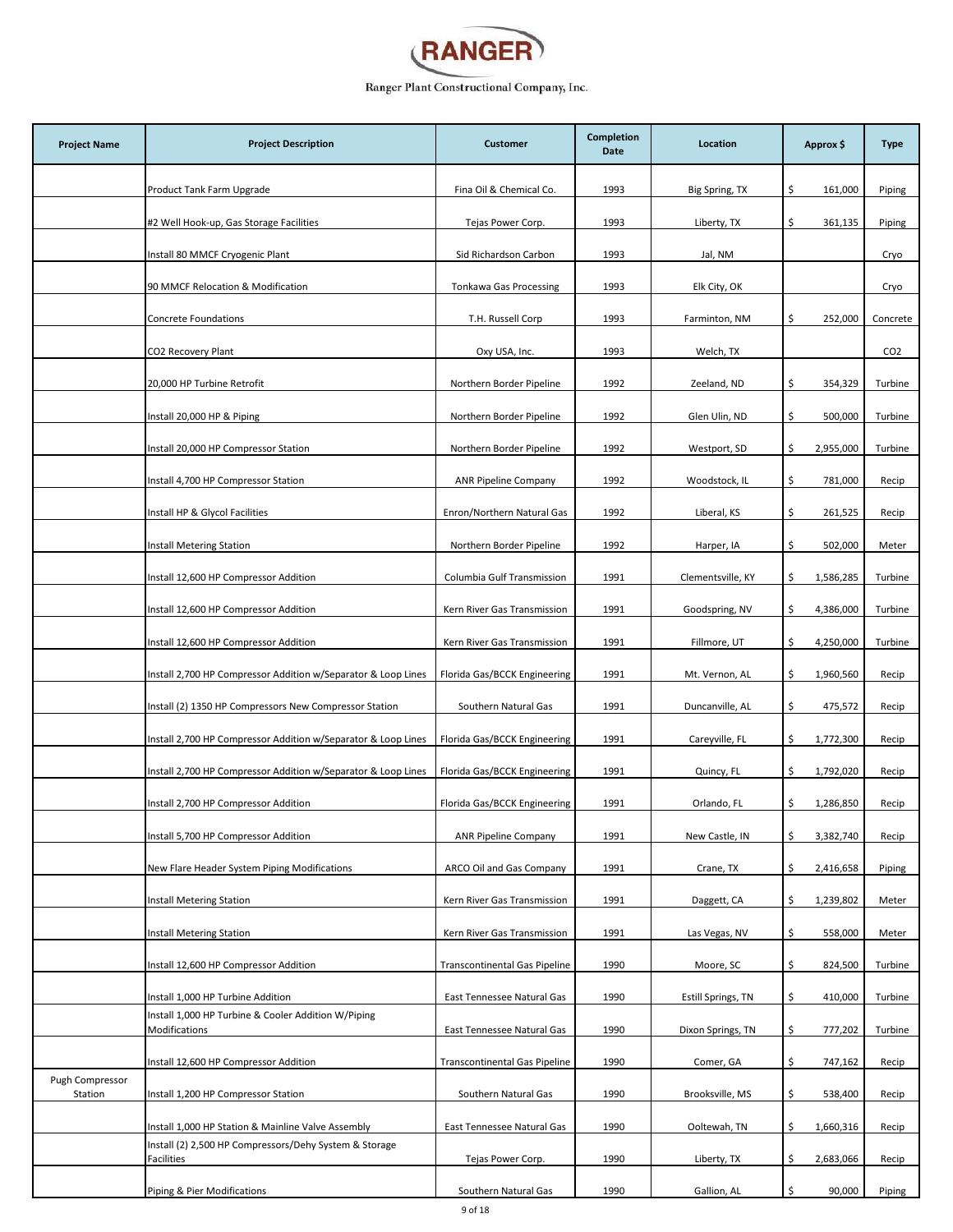

| <b>Project Name</b> | <b>Project Description</b>                                            | <b>Customer</b>               | <b>Completion</b><br>Date | Location            | Approx \$       | <b>Type</b>        |
|---------------------|-----------------------------------------------------------------------|-------------------------------|---------------------------|---------------------|-----------------|--------------------|
|                     | Amine Plant                                                           | Meridian Oil, Inc.            | 1990                      | Bloomfield, NM      | \$<br>1,681,396 | Piping             |
|                     | (2) Amine Plants                                                      | Meridian Oil, Inc.            | 1990                      | Bloomfield, NM      | \$<br>2,069,126 | Piping             |
|                     | 36" Mainline 300 Pig Launcher - TN                                    | Columbia Gulf Transmission    | 1990                      | Hartsville, TN      | \$<br>206,122   | Piping             |
|                     | Firewater Tank & Piping Facilities                                    | Chemlink                      | 1990                      | Channelview, TX     | \$<br>585,942   | Piping             |
|                     | <b>Pigging Facilities</b>                                             | Enron Gas Pipeline            | 1990                      | Kermit, TX          | \$<br>147,827   | Piping             |
|                     | Liquid Fuel Enrichment System                                         | Exxon Co., USA                | 1990                      | Hawkins, TX         | \$<br>417,620   | Piping             |
|                     | Storage Hoppers & Conveyers                                           | Lone Star Peanut Company      | 1990                      | Rochester, TX       | Force Account   | Piping             |
|                     | Source Control EPA Storage Tanks - TX                                 | Texas Eastern Gas Pipeline    | 1990                      | Longview, TX        | \$<br>567,270   | Piping             |
|                     | CO2 Recovery Plant                                                    | Exxon Co., USA                | 1990                      | Crane, TX           | 1,854,587<br>\$ | CO <sub>2</sub>    |
|                     | Source Control EPA Storage Tanks - AR                                 | Texas Eastern Gas Pipeline    | 1990                      | Hope, AR            |                 |                    |
|                     | 36" Mainline 300 Pig Launcher - KY                                    | Columbia Gulf Transmission    | 1990                      | Clementsville, KY   |                 |                    |
|                     | Install 12,600 HP Turbine/Compressor Addition                         | Transcontinental Gas Pipeline | 1989                      | Salladasburg, PA    | \$<br>1,455,158 | Turbine            |
|                     | Install Scrubbers - NY                                                | Tennessee Gas Pipeline        | 1989                      | Albany, NY          | \$<br>1,181,020 | Separator          |
|                     | Demantling the CFZ Pilot Plant                                        | Exxon Co., USA                | 1989                      | Clearlake, TX       | \$<br>89,471    | Remove             |
|                     | Install 4,000 HP Compressor & SCADA System                            | Southern Natural Gas          | 1989                      | Gallion, AL         | \$<br>804,137   | Recip              |
|                     | Re-locate 5,000 Bbl Per Day Crude Refining Unit                       | Ridgeline Oil & Asphalt       | 1989                      | Bakersfield, CA     | \$<br>417,447   | Piping             |
|                     | Install Launcher & Receiver Traps Replace Main Line Valves            | <b>ANR Pipeline Company</b>   | 1989                      | St. Martinville, LA | \$<br>143,858   | Piping             |
|                     | <b>Gas Lift Conditioning</b>                                          | Exxon Co., USA                | 1989                      | Conroe, TX          | \$<br>170,000   | Piping             |
|                     | Firewater System Upgrade                                              | Exxon Co., USA                | 1989                      | Conroe, TX          | 68,007<br>\$    | Piping             |
|                     | Sonic Meter Installation/Orifice Instrumentation Modification -<br>LA | Columbia Gulf Transmission    | 1989                      | Alexandria, LA      | \$<br>113,795   | Meter              |
|                     | Install ESD and Data Acquisition System                               | Enron                         | 1989                      | Houston, TX         | \$              | 158,320 Instrument |
|                     | Install Scrubbers - MA                                                | Tennessee Gas Pipeline        | 1989                      | Worchester, MA      |                 |                    |
|                     | Sonic Meter Installation/Orifice Instrumentation Modification -<br>MS | Columbia Gulf Transmission    | 1989                      | Meridian, MS        |                 |                    |
|                     | Retire Existing Compressor Station                                    | Tenneco Gas Pipeline          | 1988                      | Yscloskey, LA       | 167,900<br>\$   | Remove             |
|                     | Install (3) 2,800 HP Compressors w/associated Equipment               | Enron                         | 1988                      | Nueces, TX          | \$<br>1,214,154 | Recip              |
|                     | Install 1,000 HP Compressor Addition                                  | Exxon Co., USA                | 1988                      | Friendswood, TX     | \$<br>124,210   | Recip              |
|                     | <b>H2S Treating Facility</b>                                          | Enron                         | 1988                      | Redfield, IA        | \$<br>347,154   | Piping             |
|                     | Install Launcher & Receiver Traps Replace Main Line Valves - IL       | <b>ANR Pipeline Company</b>   | 1988                      | Peroria, IL         | \$<br>990,852   | Piping             |
|                     | Accumulation Facilities Station 1 thru 10 - KY                        | Columbia Gulf Transmission    | 1988                      | Richmond, KY        | 1,151,108<br>\$ | Piping             |
|                     | Launcher & Receiver Facility - LA                                     | Enron (Florida Gas)           | 1988                      | Baton Rouge, LA     | \$<br>115,968   | Piping             |
|                     | Storage Hoppers & Conveyers                                           | Lone Star Peanut Company      | 1988                      | Rochester, TX       | Force Account   | Piping             |
|                     | Re-Cylinder Compressor Modify Gas Piping                              | Natural Gas Pipeline          | 1988                      | Conroe, TX          | \$<br>130,000   | Piping             |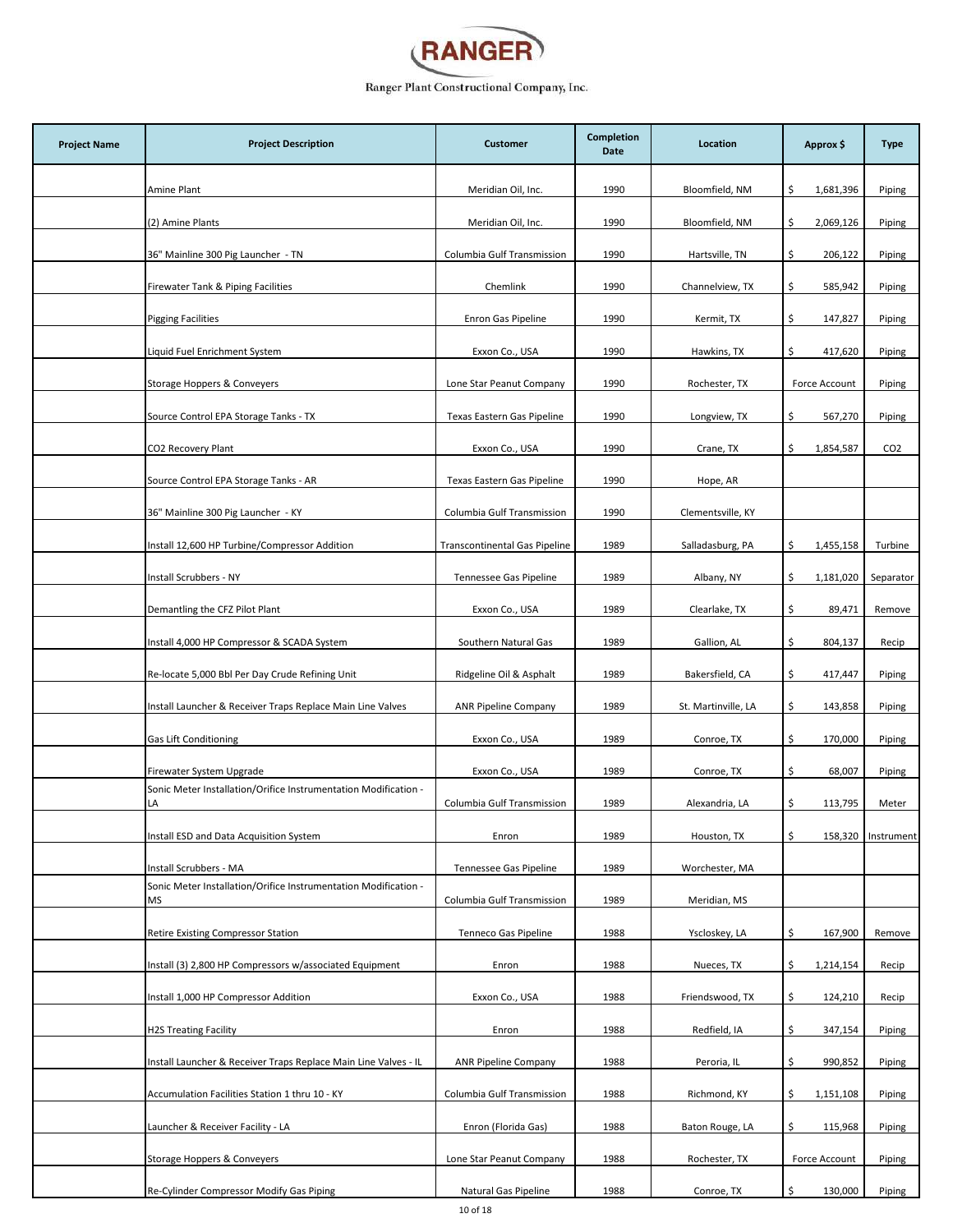

| <b>Project Name</b>               | <b>Project Description</b>                                                            | <b>Customer</b>                   | Completion<br>Date | Location          | Approx \$       | <b>Type</b>     |
|-----------------------------------|---------------------------------------------------------------------------------------|-----------------------------------|--------------------|-------------------|-----------------|-----------------|
|                                   | Glycol Dehydration Unit/Slug Catcher                                                  | Natural Gas Pipeline              | 1988               | Beaumont, TX      | \$<br>234,233   | Dehy            |
|                                   | Accumulation Facilities Station 1 thru 10 - LA                                        | Columbia Gulf Transmission        | 1988               | Bastrop, LA       |                 |                 |
|                                   | Accumulation Facilities Station 1 thru 10 - MS                                        | Columbia Gulf Transmission        | 1988               | Tupelo, MS        |                 |                 |
|                                   | Launcher & Receiver Facility - MS                                                     | Enron (Florida Gas)               | 1988               | Jackson, MS       |                 |                 |
|                                   | Accumulation Facilities Station 1 thru 10 - TN                                        | Columbia Gulf Transmission        | 1988               | Nashville, TN     |                 |                 |
|                                   | Install Launcher & Receiver Traps Replace Main Line Valves - WI                       | <b>ANR Pipeline Company</b>       | 1988               | Stevens Point, WI |                 |                 |
|                                   | Install (1) 1,000 HP Turbine Compressor Station                                       | Tennessee Gas Pipeline            | 1987               | East Aurora, NY   | 1,222,870<br>\$ | Turbine         |
|                                   | Install (3) 1,000 HP Turbine Compressor Station                                       | East Tennessee Natural Gas        | 1987               | Madisonville, TN  | \$<br>1,757,559 | Turbine         |
|                                   | Inlet Compression & Cooling                                                           | Exxon Co., USA                    | 1987               | Atmore, AL        | 1,192,036<br>\$ | Recip           |
|                                   | Install 6,000 HP/Dehydration/Metering Facility                                        | East Tennessee Natural Gas        | 1987               | Nora, VA          | \$<br>2,140,000 | Recip           |
|                                   | Jacket Water Cooling                                                                  | Sun Exploration                   | 1987               | Silver, TX        | \$<br>68,817    | Piping          |
|                                   | 15MM Gas Plant                                                                        | BCC/Celeron                       | 1987               | McKittrick, CA    | \$<br>137,867   | Cryo            |
|                                   | Miscellaneous Concrete & Paint                                                        | Warren Petroleum                  | 1987               | Breckenridge, TX  | \$<br>4,895     | Concrete        |
|                                   | Miscellaneous Concrete & Paint                                                        | Warren Petroleum                  | 1987               | Abilene, TX       | \$<br>17,775    | Concrete        |
|                                   | CO2 Removal Plant                                                                     | Natural Gas Pipeline              | 1987               | New Caney, TX     | Ŝ.<br>1,539,100 | CO <sub>2</sub> |
|                                   | Install 4,000 HP Turbine Compressor Installation                                      | <b>ANR Pipeline Company</b>       | 1986               | Kewaskum, WI      | \$<br>485,585   | Turbine         |
| <b>Toca Compressor</b><br>Station | Modify Pipe Supports                                                                  | Southern Natural Gas              | 1986               | St Bernard, LA    | \$<br>83,524    | Structural      |
|                                   | Tear Out Process Plant / 30 MMCF Cryogenic Plant with<br>Compression & Re-Compression | Arco Oil & Gas                    | 1986               | Turnertown, TX    | \$<br>51,170    | Recip           |
|                                   | Install 30 MMW Cryogenic Plant W/Compression & Re-<br>Compression                     | Arco/Pro-Quip Corp.               | 1986               | Turnertown, TX    | \$<br>445,000   | Recip           |
|                                   | Install (2) 2,000 HP Units                                                            | Marathon Oil                      | 1986               | Iraan, TX         | \$<br>935,039   | Recip           |
|                                   | Piping Modification                                                                   | <b>ANR Pipeline Company</b>       | 1986               | Patterson, LA     | \$<br>355,393   | Piping          |
|                                   | Well Site & Tank Battery Connections                                                  | Arco Oil & Gas                    | 1986               | Henderson, TX     | Force Account   | Piping          |
|                                   | Salt Water Disposal Station Modification                                              | Exxon Co., USA                    | 1986               | Neches, TX        | \$<br>88,304    | Piping          |
|                                   | Flowlines                                                                             | Exxon Co., USA                    | 1986               | Friendswood, TX   | \$<br>90,469    | Piping          |
|                                   | Aerial Cooler Installation                                                            | <b>ANR Pipeline Company</b>       | 1986               | Mountain, WI      | \$<br>220,783   | Piping          |
|                                   | Install Meter Station                                                                 | Southern Natural Gas              | 1986               | College Point, GA | \$<br>183,490   | Meter           |
|                                   | Asbestos Removal                                                                      | Warren Petroleum                  | 1986               | Monument, NM      | \$<br>17,429    | Maint           |
|                                   | Compressor Grout                                                                      | Sid Richardson Gas Co.            | 1986               | Trent, TX         | \$<br>2,950     | Grout           |
|                                   | Electrical                                                                            | <b>ANR Pipeline Company</b>       | 1986               | Kewaskum, WI      | \$<br>187,713   | Electrical      |
|                                   | <b>Modify Monorail</b>                                                                | <b>Texas Utilities Generating</b> | 1985               | Monahans, TX      | \$<br>60,958    | Structural      |
|                                   | Set Charcoal Filter                                                                   | Warren Petroleum                  | 1985               | Abilene, TX       | \$<br>14,635    | Separator       |
|                                   | Set Charcoal Filter                                                                   | Warren Petroleum                  | 1985               | Abilene, TX       | \$<br>7,369     | Separator       |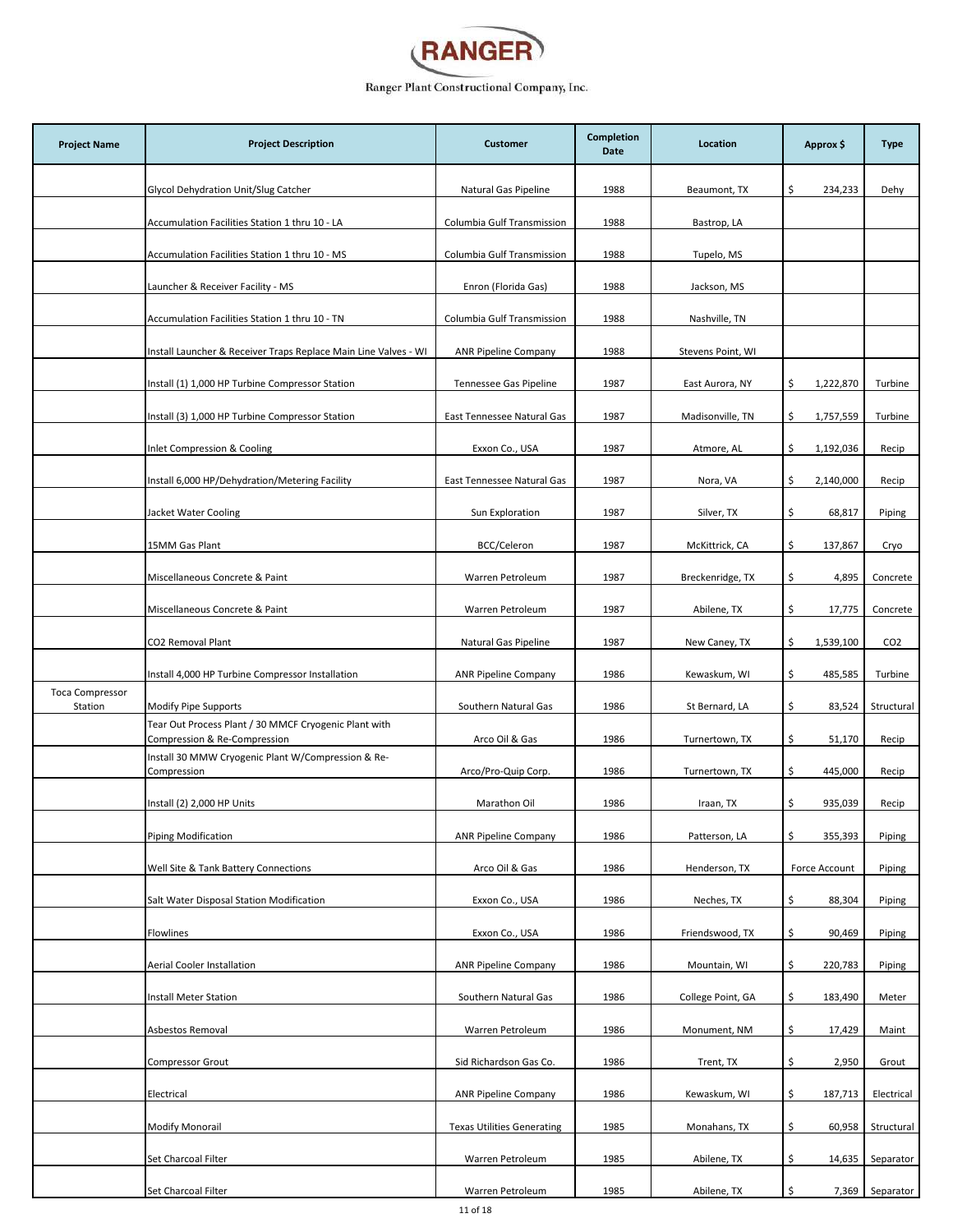

| <b>Project Name</b> | <b>Project Description</b>                              | <b>Customer</b>       | <b>Completion</b><br>Date | Location         | Approx \$       | <b>Type</b> |
|---------------------|---------------------------------------------------------|-----------------------|---------------------------|------------------|-----------------|-------------|
|                     | Set Charcoal Filter                                     | Warren Petroleum      | 1985                      | Breckenridge, TX | \$.<br>10,028   | Separator   |
|                     | <b>Piping Pier Modifications</b>                        | Southern Natural Gas  | 1985                      | Plaquemine, LA   | \$<br>153,383   | Piping      |
|                     | <b>Piping Pier Modifications</b>                        | Southern Natural Gas  | 1985                      | Franklin, LA     | \$<br>32,753    | Piping      |
|                     | <b>Piping Pier Modifications</b>                        | Southern Natural Gas  | 1985                      | Mendenhall, MS   | \$.<br>127,641  | Piping      |
|                     | Lean Oil Reclaimer                                      | Northern Natural Gas  | 1985                      | Hobbs, NM        | 24,746<br>\$.   | Piping      |
|                     | Piping Installation                                     | Exxon Co., USA        | 1985                      | Anahuac, TX      | \$<br>44,205    | Piping      |
|                     | <b>Station Modifications</b>                            | Exxon Co., USA        | 1985                      | Hawkins, TX      | \$<br>37,009    | Piping      |
|                     | Piping Addition                                         | Warren Petroleum      | 1985                      | Breckenridge, TX | \$<br>50,754    | Piping      |
|                     | Painting                                                | Southern Natural Gas  | 1985                      | White Castle, LA | \$<br>11,500    | Paint       |
|                     | 50 PSI Gas Gathering System                             | Exxon Co., USA        | 1985                      | Katy, TX         | \$<br>567,546   | Meter       |
|                     | MOPS/Exxon Interconnect (Metering Station)              | Northern Engineering  | 1985                      | Tivoli, TX       | \$<br>71,569    | Meter       |
|                     | Concrete                                                | K.G. Gas              | 1985                      | Winters, TX      | \$.<br>15,318   | Concrete    |
|                     | Separators & Wellsite Piping Equipment                  | Exxon Co., USA        | 1984                      | Conroe, TX       | \$<br>237,194   | Separator   |
|                     | <b>Compressor Station Modification</b>                  | Southern Natural Gas  | 1984                      | Tarrant City, AL | \$<br>440,797   | Recip       |
|                     | Install (2) 2,600 HP Cooper Engines                     | Southern Natural Gas  | 1984                      | Pickens, MS      | Ś.<br>1,640,988 | Recip       |
|                     | Install 4,000 HP Compressor Station                     | Northern Natural Gas  | 1984                      | Williston, ND    | Force Account   | Recip       |
|                     | <b>Compressor Station</b>                               | Warren Petroleum      | 1984                      | Abilene, TX      | Force Account   | Recip       |
|                     | <b>Piping Modifications</b>                             | Southern Natural Gas  | 1984                      | Tarrant City, AL | \$<br>180,800   | Piping      |
|                     | <b>Piping Modifications</b>                             | Southern Natural Gas  | 1984                      | Anniston, AL     | 83,480<br>\$.   | Piping      |
|                     | Waste Water Disposal System                             | El Paso Natural Gas   | 1984                      | Pampa, TX        | \$<br>164,765   | Piping      |
|                     | Saltwater Disposal Tank & Related Piping & Equipment    | Exxon Co., USA        | 1984                      | Friendswood, TX  | \$<br>80,337    | Piping      |
|                     | Cooler Modification                                     | Exxon Co., USA        | 1984                      | Hawkins, TX      | \$<br>116,966   | Piping      |
|                     | Pipe Line                                               | Exxon Co., USA        | 1984                      | Pasadena, TX     | \$<br>7,950     | Piping      |
|                     | Piping Modification                                     | Northern Natural Gas  | 1984                      | Rankin, TX       | Cost Plus       | Piping      |
|                     | Medical Gas System                                      | U.S. Air Force        | 1984                      | Abilene, TX      | 1,400<br>\$.    | Piping      |
|                     | Loading Rack Modification                               | Warren Petroleum      | 1984                      | Weatherford, TX  | \$<br>7,000     | Piping      |
|                     | <b>Plant Construction</b>                               | Warren Petroleum      | 1984                      | Breckenridge, TX | \$<br>114,095   | Piping      |
|                     | Plant Maintenance                                       | Union Texas Petroleum | 1984                      | Brownfield, TX   | Force Account   | Maint       |
|                     | Miscellaneous Foundation Construction                   | Exxon Co., USA        | 1984                      | Thompson, TX     | Force Account   | Concrete    |
|                     | <b>Block Separation Station</b>                         | Exxon Co., USA        | 1983                      | Marshall, TX     | \$<br>344,910   | Separator   |
|                     | Overton (Cotton Valley) Separation Station Construction | Exxon Co., USA        | 1983                      | Troup, TX        | \$<br>250,736   | Separator   |
|                     | Vessel retray                                           | Internorth            | 1983                      | Cunningham, KS   | \$<br>70,754    | Retray      |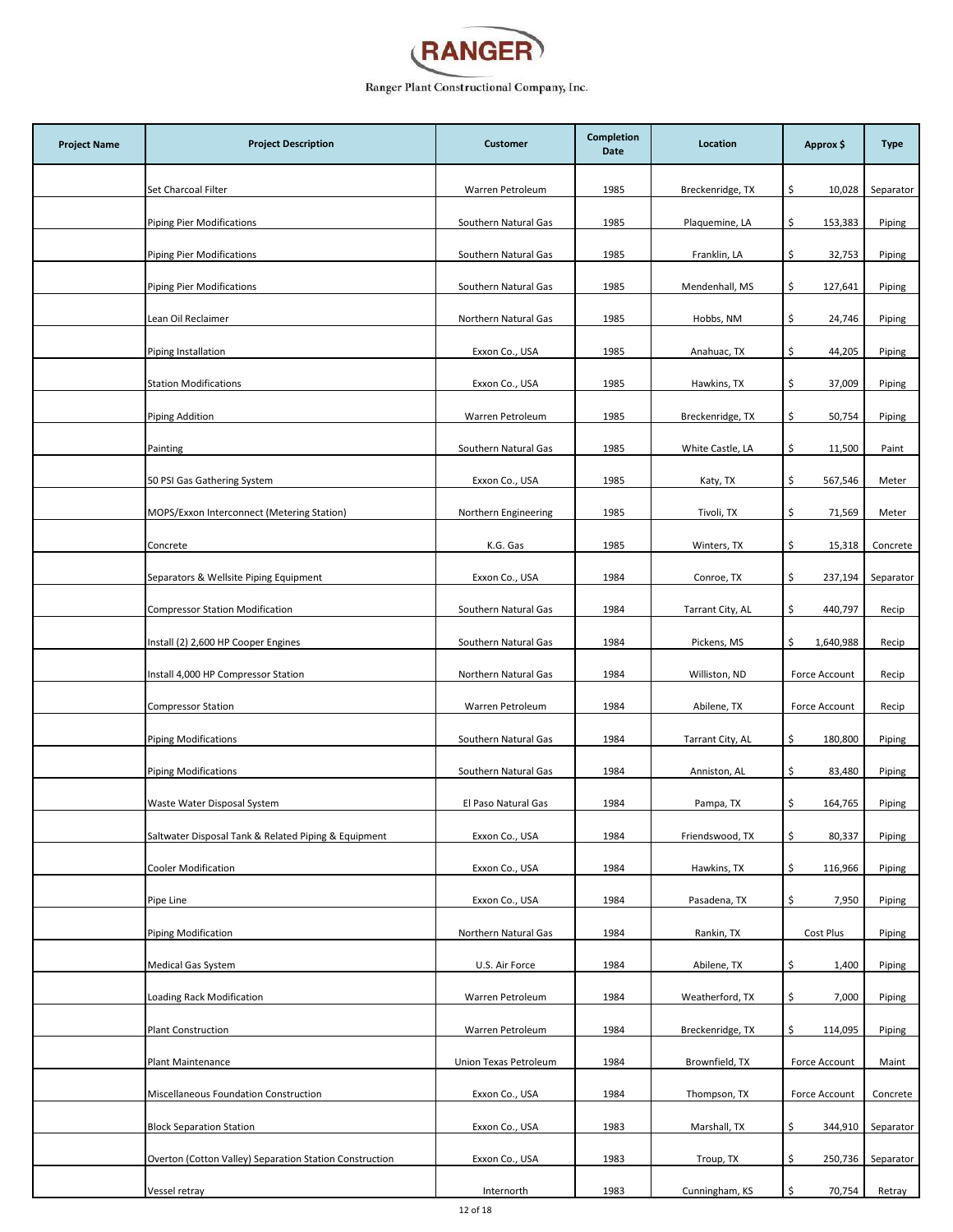

| <b>Project Name</b>   | <b>Project Description</b>                                                          | <b>Customer</b>               | <b>Completion</b><br>Date | Location         | Approx \$           | <b>Type</b> |
|-----------------------|-------------------------------------------------------------------------------------|-------------------------------|---------------------------|------------------|---------------------|-------------|
|                       | <b>Compression Removal</b>                                                          | Northern Natural Gas          | 1983                      | Hobbs, NM        | \$<br>128,546       | Remove      |
|                       | Horizontal Replacement (2) 2700 HP Cooper Engines                                   | Southern Natural Gas          | 1983                      | Onward, MS       | \$<br>938,785       | Recip       |
|                       | <b>Plant Relocation</b>                                                             | <b>Tonkawa Gas Processing</b> | 1983                      | Booker, TX       | \$<br>129,158       | Recip       |
|                       | Fire Water Pump Installation & Barge Pump Installation                              | Tennessee Gas Pipeline        | 1983                      | Cocodrie, LA     | \$<br>359,230       | Piping      |
|                       | Piping Modifications Slug Catcher Installation                                      | Tennessee Gas Pipeline        | 1983                      | Cocodrie, LA     | 1,145,672<br>\$     | Piping      |
|                       | <b>Staging Project</b>                                                              | Northern Natural Gas          | 1983                      | Havre, MT        | \$<br>195,563       | Piping      |
|                       | <b>Recoating Project</b>                                                            | Northern Natural Gas          | 1983                      | Havre, MT        | Per Lineal Fo<br>\$ | Piping      |
|                       | Installation of Three Wellsites                                                     | Exxon Co., USA                | 1983                      | Douglass, TX     | \$<br>53,100        | Piping      |
|                       | 8" Extension Line Lowering                                                          | Exxon Co., USA                | 1983                      | Anahuac, TX      | \$<br>15,995        | Piping      |
|                       | <b>Salt Water Production Facilities</b>                                             | Exxon Co., USA                | 1983                      | Katy, TX         | \$<br>326,168       | Piping      |
|                       | Install (5) 3,830 HP Solar Compressor Stations and (2) New<br><b>Meter Stations</b> | Red River Gas Pipeline        | 1982                      | Wheeler, TX      | \$<br>1,179,342     | Turbine     |
|                       | Install 5,000 HP Compressor Station Addition                                        | Southern Natural Gas          | 1982                      | Gallion, AL      | \$<br>742,747       | Recip       |
|                       | Install 1,000 HP Compressor Station Addition                                        | South Georgia Natural Gas     | 1982                      | Albany, GA       | \$<br>140,431       | Recip       |
|                       | Install (2) New 550 HP Compressor Station                                           | South Georgia Natural Gas     | 1982                      | Albany, GA       | \$<br>140,431       | Recip       |
|                       | Install 2,000 HP Compressor Station Addition                                        | Southern Natural Gas          | 1982                      | Ellerslie, GA    | \$<br>546,900       | Recip       |
|                       | Install 5,000 HP Compressor Station Addition                                        | Southern Natural Gas          | 1982                      | Franklinton, LA  | \$<br>841,447       | Recip       |
|                       | (2) Ajax 550 HP Compressor Station Installation and Related<br>Piping               | Tennessee Gas Pipeline        | 1982                      | Heidelburg, MS   | \$<br>226,805       | Recip       |
| Moss Lateral Pipeline | Install 40 HP Compressor Station                                                    | Ozark Gas Pipeline Corp.      | 1982                      | Kiowa, OK        | \$<br>107,964       | Recip       |
| Blackman OK           | Install 420 HP Compressor Station                                                   | Ozark Gas Pipeline Corp.      | 1982                      | Wilberton, OK    | \$<br>126,080       | Recip       |
|                       | Install 4,000 HP Compressor Station                                                 | Ozark Gas Pipeline Corp.      | 1982                      | Shawnee, OK      | \$<br>288,990       | Recip       |
|                       | Install 660 HP Compressor Station                                                   | Tennessee Gas Pipeline        | 1982                      | Wilburton, OK    | \$<br>132,600       | Recip       |
|                       | Install 2,000 HP Compressor Relocation                                              | Exxon Co., USA                | 1982                      | Anahuac, TX      | \$<br>626,460       | Recip       |
|                       | Peaking Station Addition                                                            | Exxon Co., USA                | 1982                      | Hawkins, TX      | \$<br>116,993       | Recip       |
|                       | Install Compressor Station                                                          | Valero Transmission           | 1982                      | Prairie Hill, TX | Force Account       | Recip       |
|                       | Aerial-Cooler Addition                                                              | Southern Natural Gas          | 1982                      | Anniston, AL     | \$<br>446,930       | Piping      |
|                       | Two-Staging Compressor Station                                                      | Northern Natural Gas          | 1982                      | Hugoton, KS      | \$<br>358,800       | Piping      |
|                       | Waste Water Treatment Facilities                                                    | Internorth                    | 1982                      | Hobbs, NM        | \$<br>158,959       | Piping      |
|                       | <b>Compressor Station Modification</b>                                              | Exxon Co., USA                | 1982                      | Hawkins, TX      | Force Account       | Piping      |
|                       | (4) Well Site Heater Installation                                                   | Exxon Co., USA                | 1982                      | Carthage, TX     | \$<br>74,000        | Piping      |
|                       | Two-Staging Compressor Station                                                      | Northern Natural Gas          | 1982                      | Ft. Stockton, TX | \$<br>219,417       | Piping      |
|                       | <b>Piping Revisions</b>                                                             | Valero Gas Transmission       | 1982                      | Waco, TX         | Force Account       | Piping      |
|                       | Modify Yard Piping for Bi-Flow                                                      | Valero Transmission           | 1982                      | Sonora, TX       | Force Account       | Piping      |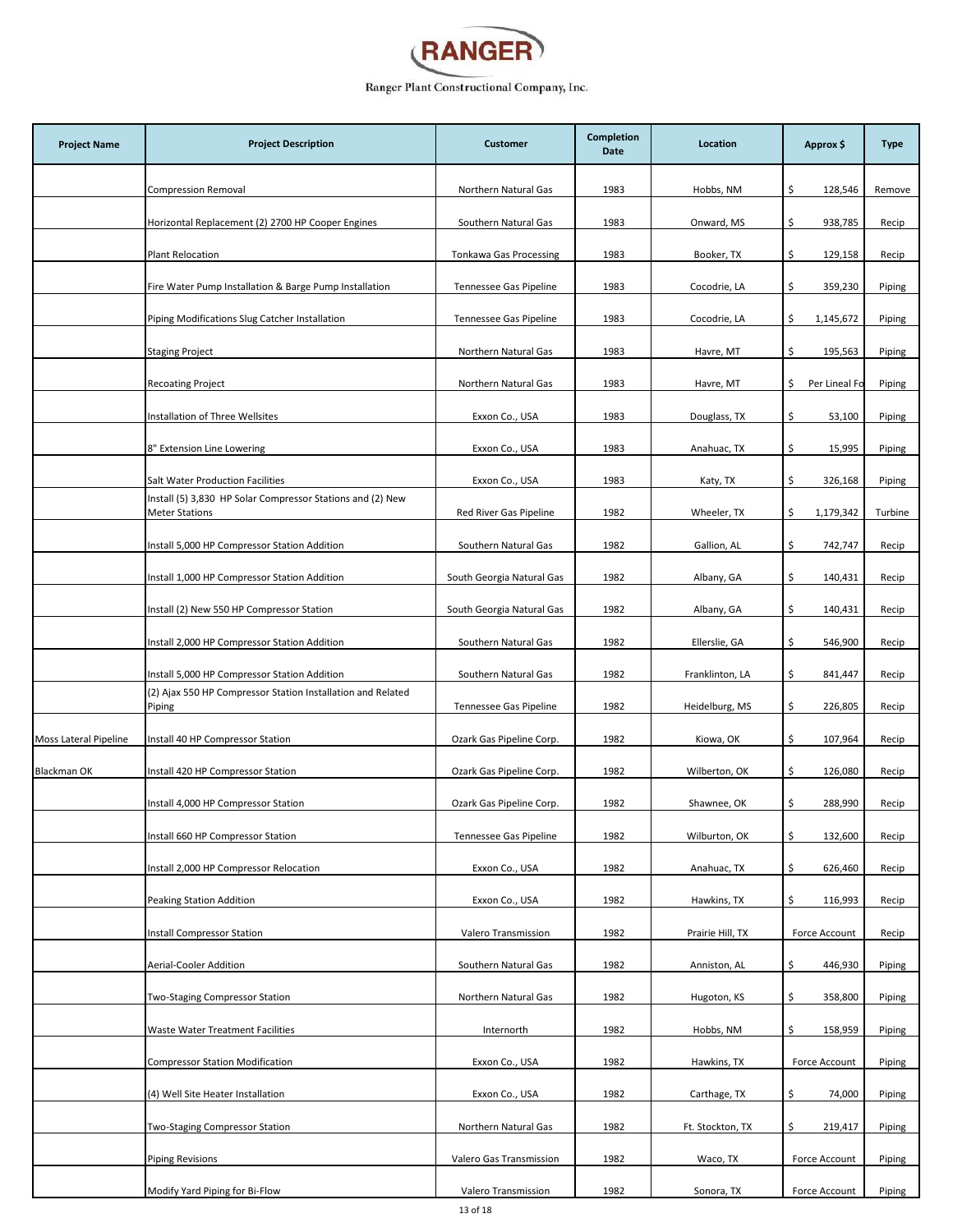

| <b>Project Name</b> | <b>Project Description</b>                          | <b>Customer</b>         | <b>Completion</b><br>Date | Location          | Approx \$       | <b>Type</b>     |
|---------------------|-----------------------------------------------------|-------------------------|---------------------------|-------------------|-----------------|-----------------|
|                     | <b>Piping Modification</b>                          | Valero Transmission     | 1982                      | Sonora, TX        | Force Account   | Piping          |
|                     | <b>Painting Contract</b>                            | Exxon Co., USA          | 1982                      | Katy, TX          | \$<br>33,800    | Paint           |
|                     | Well Site Dehydration Installation                  | Exxon Co., USA          | 1982                      | Carthage, TX      | Force Account   | Dehy            |
|                     | Well Site Dehydration Installation                  | Exxon Co., USA          | 1982                      | New London, TX    | \$<br>24,500    | Dehy            |
|                     | Dehydration Installation                            | Exxon Co., USA          | 1982                      | Rosenburg, TX     | \$<br>103,900   | Dehy            |
|                     | <b>Concrete Foundation Addition</b>                 | Exxon Co., USA          | 1982                      | New London, TX    | \$<br>15,241    | Concrete        |
|                     | <b>Barrel Rack Building</b>                         | Exxon Co., USA          | 1982                      | Pasadena, TX      | \$<br>182,500   | <b>Building</b> |
|                     | Install 1,000 HP Turbine Compressor Addition        | Valero Gas Transmission | 1981                      | Bellville, TX     | \$<br>210,437   | Turbine         |
|                     | Modify Separators & Inlet/Outlet Header Piping      | Southern Natural Gas    | 1981                      | White Castle, LA  | \$<br>114,106   | Separator       |
|                     | Process & Refrigeration Skid Addition               | Shell Oil               | 1981                      | Elk City, OK      | Force Account   | Refrig          |
|                     | Install 1,250 HP Compressor Station Addition        | Southern Natural Gas    | 1981                      | Heflin, AL        | \$<br>454,634   | Recip           |
|                     | Install New 2,500 HP Compressor                     | Northern Natural Gas    | 1981                      | Artesia, NM       | \$<br>154,000   | Recip           |
|                     | Install Compressor Addition & Plant Modification    | Northern Natural Gas    | 1981                      | Eunice, NM        | \$<br>250,000   | Recip           |
|                     | Install Compressor Station                          | Northern Natural Gas    | 1981                      | Crystal City, TX  | \$<br>1,250,000 | Recip           |
|                     | Install New HP Compressor                           | Northern Natural Gas    | 1981                      | Seagraves, TX     | \$<br>138,000   | Recip           |
|                     | Install Compressor Station Addition                 | Northern Natural Gas    | 1981                      | Seagraves, TX     | \$<br>180,000   | Recip           |
|                     | <b>Compressor Station Modification</b>              | Southern Natural Gas    | 1981                      | Heflin, AL        | \$<br>45,479    | Piping          |
|                     | Lean Oil Storage Facility                           | Northern Natural Gas    | 1981                      | Hobbs, NM         | \$<br>193,932   | Piping          |
|                     | Well Site Heater Installation                       | Exxon Co., USA          | 1981                      | Bleiberville, TX  | Force Account   | Piping          |
|                     | Install Heater                                      | Exxon Co., USA          | 1981                      | Gilmer, TX        | Force Account   | Piping          |
|                     | Open Contract                                       | Exxon Co., USA          | 1981                      | Monroe City, TX   | \$<br>100,000   | Piping          |
|                     | Fire Water Installation                             | Exxon Co., USA          | 1981                      | Tomball, TX       | \$<br>140,000   | Piping          |
|                     | Seperation & Station Construction                   | Exxon Co., USA          | 1981                      | Neches, TX        | \$<br>233,860   | Piping          |
|                     | <b>Install Heater</b>                               | Exxon Co., USA          | 1981                      | Gilmer, TX        | Force Account   | Piping          |
|                     | Plant & Satellite Station Modifications & Additions | Exxon Co., USA          | 1981                      | Brookshire, TX    | Force Account   | Piping          |
|                     | Saltwater Disposal Station Modification             | Exxon Co., USA          | 1981                      | Neches, TX        | Force Account   | Piping          |
|                     | <b>Metering Station Modification</b>                | Northern Natural Gas    | 1981                      | Seagraves, TX     | \$<br>80,000    | Piping          |
|                     | Underground Drip Installation                       | Northern Natural Gas    | 1981                      | Trivoli, TX       | \$<br>600,000   | Piping          |
|                     | Refrigeration & Expansion Service Installation      | Warren Petroleum        | 1981                      | Albany, TX        | \$<br>350,000   | Piping          |
|                     | <b>Painting Contract</b>                            | Exxon Co., USA          | 1981                      | Bleiblerville, TX | \$<br>4,000     | Paint           |
|                     | Air Testing Nitrogen Processing Plant               | Union Carbide           | 1981                      | Big Spring, TX    | \$<br>13,500    | Hydro           |
|                     | Removal & Load Turbine                              | TransCanada Pipeline    | 1981                      | Waco, TX          | \$<br>16,000    | Hauling         |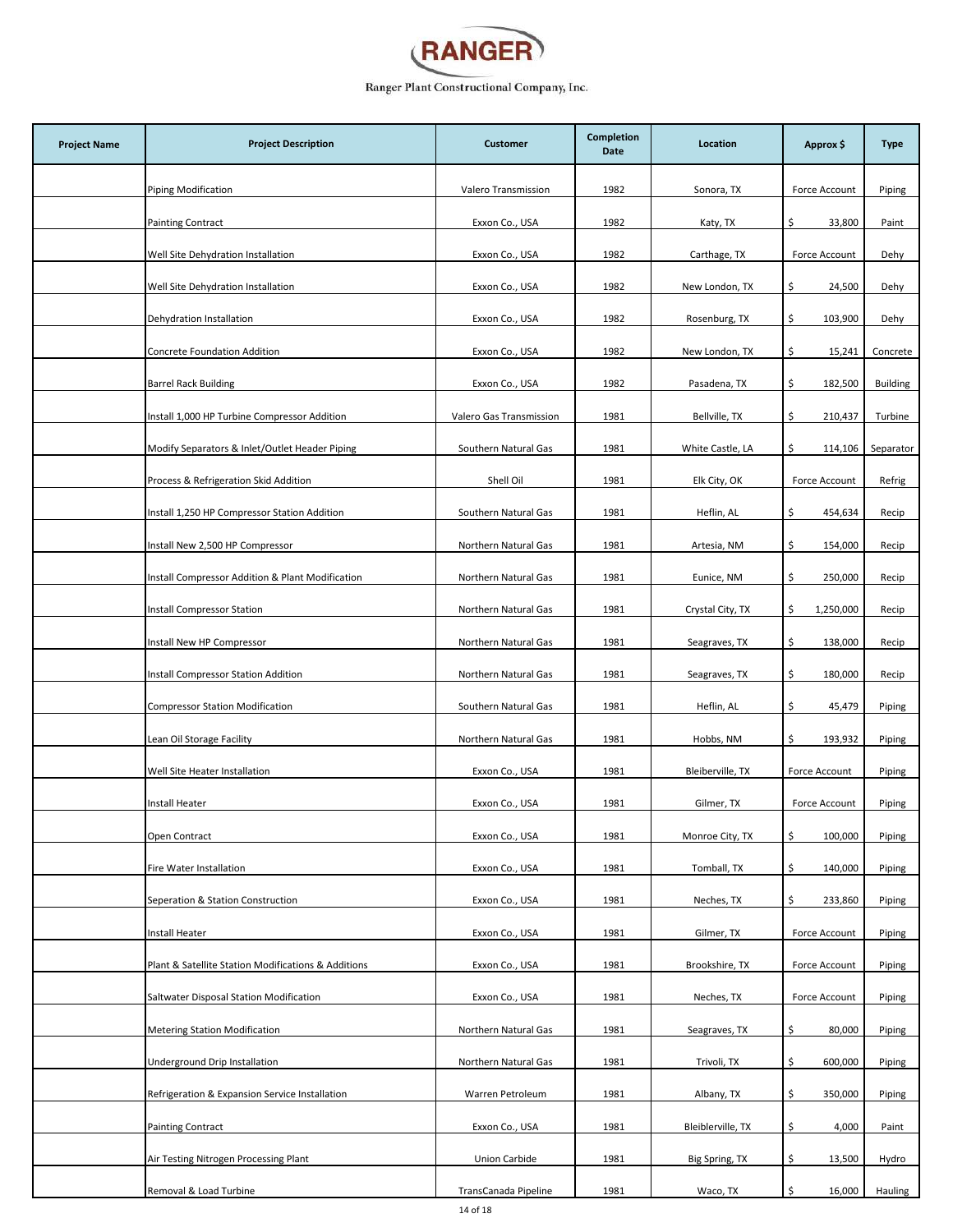

| <b>Project Name</b> | <b>Project Description</b>                                | <b>Customer</b>                            | <b>Completion</b><br>Date | Location         | Approx \$       | <b>Type</b> |
|---------------------|-----------------------------------------------------------|--------------------------------------------|---------------------------|------------------|-----------------|-------------|
|                     | Install Dehydration Unit                                  | Exxon Co., USA                             | 1981                      | Henderson, TX    | \$.<br>300,000  | Dehy        |
|                     | Install Cryogenic Addition                                | Warren Petroleum                           | 1981                      | Albany, TX       | \$<br>345,000   | Cryo        |
|                     | Install Cryogenic                                         | Warren Petroleum                           | 1981                      | Breckenridge, TX | Force Account   | Cryo        |
|                     | Glycol Regeneration & Recovery Unit                       | Warren Petroleum                           | 1981                      | Canadian, TX     | 125,000<br>\$.  | Cryo        |
|                     | Solar Turbine Compressor Addition                         | Transcontinental Gas Co.                   | 1980                      | Stockbridge, GA  | \$<br>407,000   | Turbine     |
|                     | Pig Launcher & Receiver Installation                      | Valero Gas Transmission                    | 1980                      | Maypearl, TX     | \$<br>140,363   | Separator   |
|                     | Install Compressor Station & HP Addition                  | Northern Natural Gas                       | 1980                      | Hugoton, KS      | \$<br>229,226   | Recip       |
|                     | Install New Compressor Station                            | Northern Natural Gas                       | 1980                      | Woodward, OK     | \$<br>88,300    | Recip       |
|                     | Install Compressor & HP Addition                          | Exxon Co., USA                             | 1980                      | Neches, TX       | \$<br>137,398   | Recip       |
|                     | Install New Compressor Station                            | Exxon Co., USA                             | 1980                      | Giddings, TX     | Force Account   | Recip       |
|                     | Install Compressor Addition & Plant Modification          | Exxon Co., USA                             | 1980                      | Tomball, TX      | 375,000<br>\$   | Recip       |
|                     | Install Compressor Station & HP Addition                  | Mobil                                      | 1980                      | Eastland, TX     | Force Account   | Recip       |
|                     | Install Compressor Station & HP Addition                  | Northern Natural Gas                       | 1980                      | Ft. Stockton, TX | \$<br>188,500   | Recip       |
|                     | Refinery Modification Liquid Storage Addition             | Northern Natural Gas                       | 1980                      | Cunningham, KS   | \$<br>20,000    | Piping      |
|                     | Aerial Cooler Installation                                | Tennessee Gas Pipeline                     | 1980                      | Winnsboro, LA    | \$<br>238,600   | Piping      |
|                     | Firefighting & Waste Heat Recovery                        | Exxon Co., USA                             | 1980                      | Thompson, TX     | \$<br>77,000    | Piping      |
|                     | 2-1/2" Flow Line                                          | Exxon Co., USA                             | 1980                      | Gladewater, TX   | \$<br>41,400    | Piping      |
|                     | 2-1/2" Flow Line                                          | Exxon Co., USA                             | 1980                      | Gladewater, TX   | \$<br>46,984    | Piping      |
|                     | 4" Flow Line                                              | High Plains Natural Gas Co.                | 1980                      | Spearman, TX     | \$<br>24,978    | Piping      |
|                     | 6" Flow Line                                              | Sid Richardson Gas Co.                     | 1980                      | Gutherie, TX     | \$<br>18,250    | Piping      |
|                     | Plant De-Tuning & Modification                            | Exxon Co., USA                             | 1980                      | Anahuac, TX      | Force Account   | Instrument  |
|                     | Install Compressor Station & Modification                 | Exxon Co., USA                             | 1979                      | Kingsville, TX   | \$<br>351,900   | Recip       |
|                     | Install Compressor Station & Pipeline                     | Samedan Corporation                        | 1979                      | Madisonville, TX | \$<br>104,460   | Recip       |
|                     | <b>Terminal &amp; Loading Facilities</b>                  | Diamond Shamrock                           | 1979                      | Grapevine, TX    | \$.<br>70,862   | Piping      |
|                     | Piping & Metering Facilities                              | Exxon Co., USA                             | 1979                      | Borger, TX       | \$.<br>104,621  | Meter       |
|                     | Dehydration & Metering Facilities                         | Exxon Co., USA                             | 1979                      | Anahuac, TX      | 140,150<br>\$.  | Meter       |
|                     | <b>Control Panels</b>                                     | Northern Natural Gas                       | 1979                      | Hugoton, KS      | \$<br>82,000    | Instrument  |
|                     | Dehydration Waste Heat Recovery                           | Northern Natural Gas                       | 1979                      | Hugoton, KS      | \$<br>653,000   | Dehy        |
|                     | Dehydration Conversion                                    | Northern Natural Gas                       | 1979                      | Sublette, KS     | 48,000<br>\$.   | Dehy        |
|                     | Addition to Existing Plant & Cryogenic Plant Installation | Exxon Co., USA                             | 1979                      | Clearlake, TX    | \$<br>470,000   | Cryo        |
|                     | Install 75MMC Cryogenic Plant                             | Randall Corporation (for<br>Liquid Energy) | 1979                      | Winnie, TX       | \$<br>756,000   | Cryo        |
|                     | Concrete Work for Plant Addition                          | Northern Natural Gas                       | 1979                      | Cunningham, KS   | \$<br>1,312,870 | Concrete    |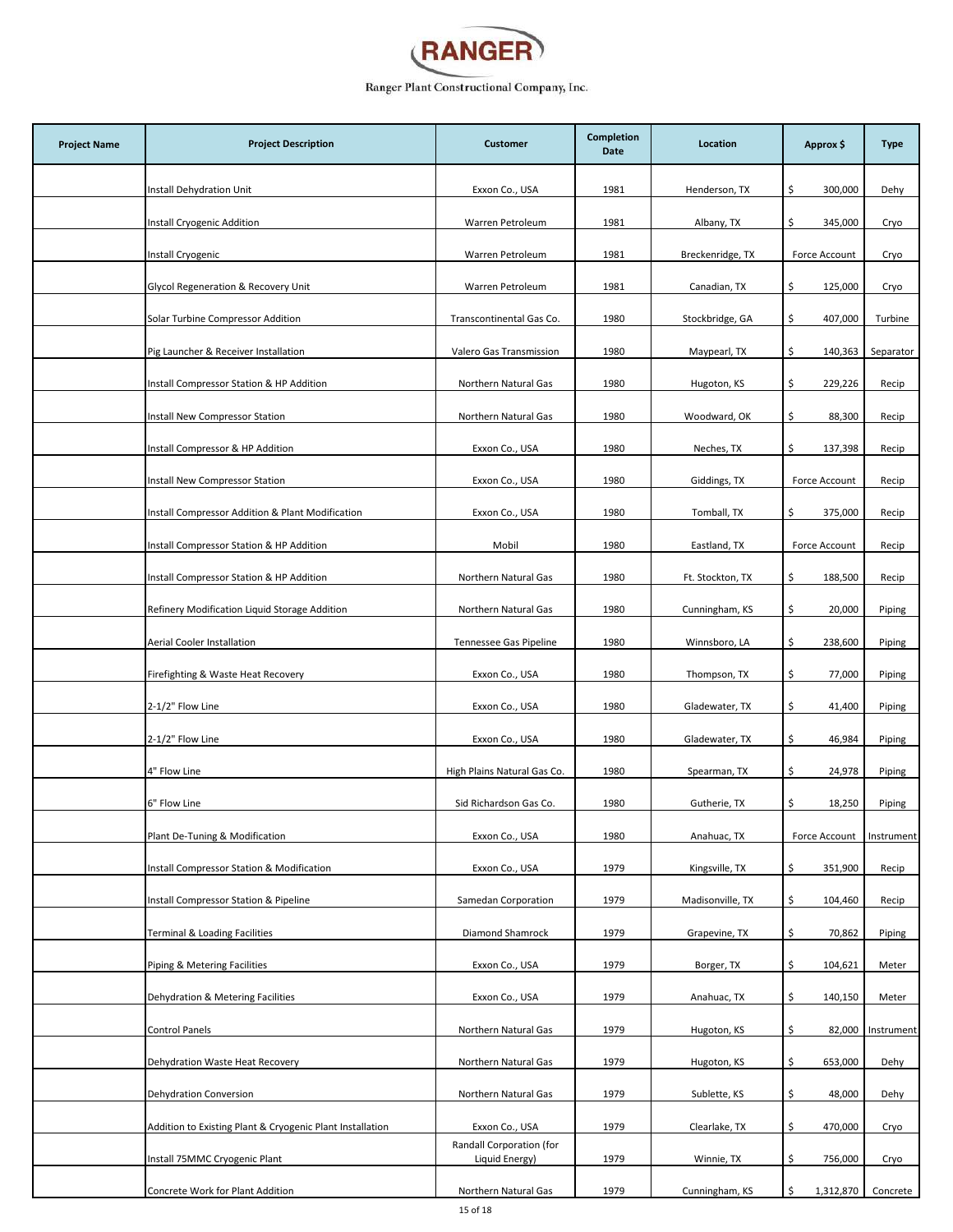

| <b>Project Name</b> | <b>Project Description</b>                          | <b>Customer</b>          | <b>Completion</b><br>Date | Location            | Approx \$      | <b>Type</b> |
|---------------------|-----------------------------------------------------|--------------------------|---------------------------|---------------------|----------------|-------------|
|                     | Inlet Piping Modification                           | Exxon Co., USA           | 1978                      | Pledger, TX         | \$.<br>235,000 | Separator   |
|                     | Remove Gasoline Plant                               | Exxon Co., USA           | 1978                      | Pledger, TX         | Force Account  | Separator   |
|                     | Install Field Compressor Station                    | Exxon Co., USA           | 1978                      | Thompsons, TX       | Force Account  | Recip       |
|                     | Remove, Transportation & Construction of Compressor | LoVaca Gathering Co.     | 1978                      | Carrizo Springs, TX | \$.<br>220,000 | Recip       |
|                     | Engine Recylindering                                | Exxon Co., USA           | 1978                      | Kingsville, TX      | 350,000<br>\$. | Piping      |
|                     | Modify Piping & Reduce Storage Tank                 | Exxon Co., USA           | 1978                      | Neches, TX          | Force Account  | Piping      |
|                     | <b>Metering Station</b>                             | Delhi Gas Pipeline       | 1978                      | Grapeland, TX       | \$<br>270,000  | Meter       |
|                     | <b>Metering Station</b>                             | Delhi Gas Pipeline       | 1978                      | Goodrich, TX        | \$<br>270,000  | Meter       |
|                     | Metering Station @Houston Light & Power             | Exxon Co., USA           | 1978                      | Thompson, TX        | 112,600<br>\$. | Meter       |
|                     | Satellite Station Addition                          | Exxon Co., USA           | 1978                      | Katy, TX            | \$<br>450,000  | Meter       |
|                     | <b>Gas Piping Addition</b>                          | Tennessee Gas Pipeline   | 1977                      | Grand Chenier, LA   | \$<br>76,956   | Separator   |
|                     | 20" Pipeline                                        | Tennessee Gas Pipeline   | 1977                      | Grand Chenier, LA   | \$.<br>74,905  | Separator   |
|                     | <b>Piping Modifications</b>                         | Transwestern Pipeline    | 1977                      | Carlsbad, NM        | \$<br>68,204   | Separator   |
|                     | Install Compressor Station                          | Northern Natural Gas Co. | 1977                      | Hugoton, KS         | \$<br>211,000  | Recip       |
|                     | Install Compressor Station                          | Exxon Co., USA           | 1977                      | Conroe, TX          | \$.<br>78,956  | Recip       |
|                     | Install Compressor Station                          | Exxon Co., USA           | 1977                      | Overton, TX         | \$<br>385,000  | Recip       |
|                     | Install Compressor Station                          | Exxon Co., USA           | 1977                      | Trawick, TX         | \$<br>410,000  | Recip       |
|                     | Install Compressor Station                          | Exxon Co., USA           | 1977                      | Hawkins, TX         | \$<br>451,000  | Recip       |
|                     | Install Compressor Station                          | Texas Oil & Gas          | 1977                      | Putnam, TX          | 55,000<br>\$.  | Recip       |
|                     | Install Steam Generator & Modify Piping             | Aminoil, USA, Inc.       | 1977                      | Fox, OK             | \$<br>150,000  | Piping      |
|                     | Pipeline                                            | <b>Cities Service</b>    | 1977                      | Decatur, TX         | \$<br>58,000   | Piping      |
|                     | Install Compressor Station                          | Exxon Co., USA           | 1977                      | Carthage, TX        | \$<br>20,000   | Piping      |
|                     | Gas Sweetening & Dehydration Facilities             | Exxon Co., USA           | 1977                      | New London, TX      | \$<br>375,000  | Piping      |
|                     | <b>Modify Piping</b>                                | Exxon Co., USA           | 1977                      | Magnet, TX          | Force Account  | Piping      |
|                     | Mainline Upgrade                                    | Southern Pipeline        | 1977                      | Laredo, TX          | \$<br>50,000   | Piping      |
|                     | Install Compressor Station                          | Texas Oil & Gas          | 1977                      | Albany, TX          | \$<br>7,300    | Piping      |
|                     | Offsite Piping for Cryogenic Plant                  | Aminoil, USA, Inc.       | 1977                      | Perry, OK           |                | Cryo        |
|                     | <b>Compressor Engine Repaitr</b>                    | Aminoil, USA, Inc.       | 1976                      | Doyle, TX           | 60,889<br>\$.  | Repair      |
|                     | <b>Compressor Repair</b>                            | Exxon Co., USA           | 1976                      | Friendswood, TX     | \$.<br>15,398  | Repair      |
|                     | Engine Regrout & Overhaul                           | Burmah Oil Co.           | 1976                      | Fox, OK             | \$<br>34,667   | Regrout     |
|                     | Engine Regrout & Overhaul                           | Burmah Oil Co.           | 1976                      | Fox, OK             | 74,000<br>\$   | Regrout     |
|                     | Install Compressor Station                          | Northern Natural Gas Co. | 1976                      | Hugoton, KS         | \$<br>52,520   | Recip       |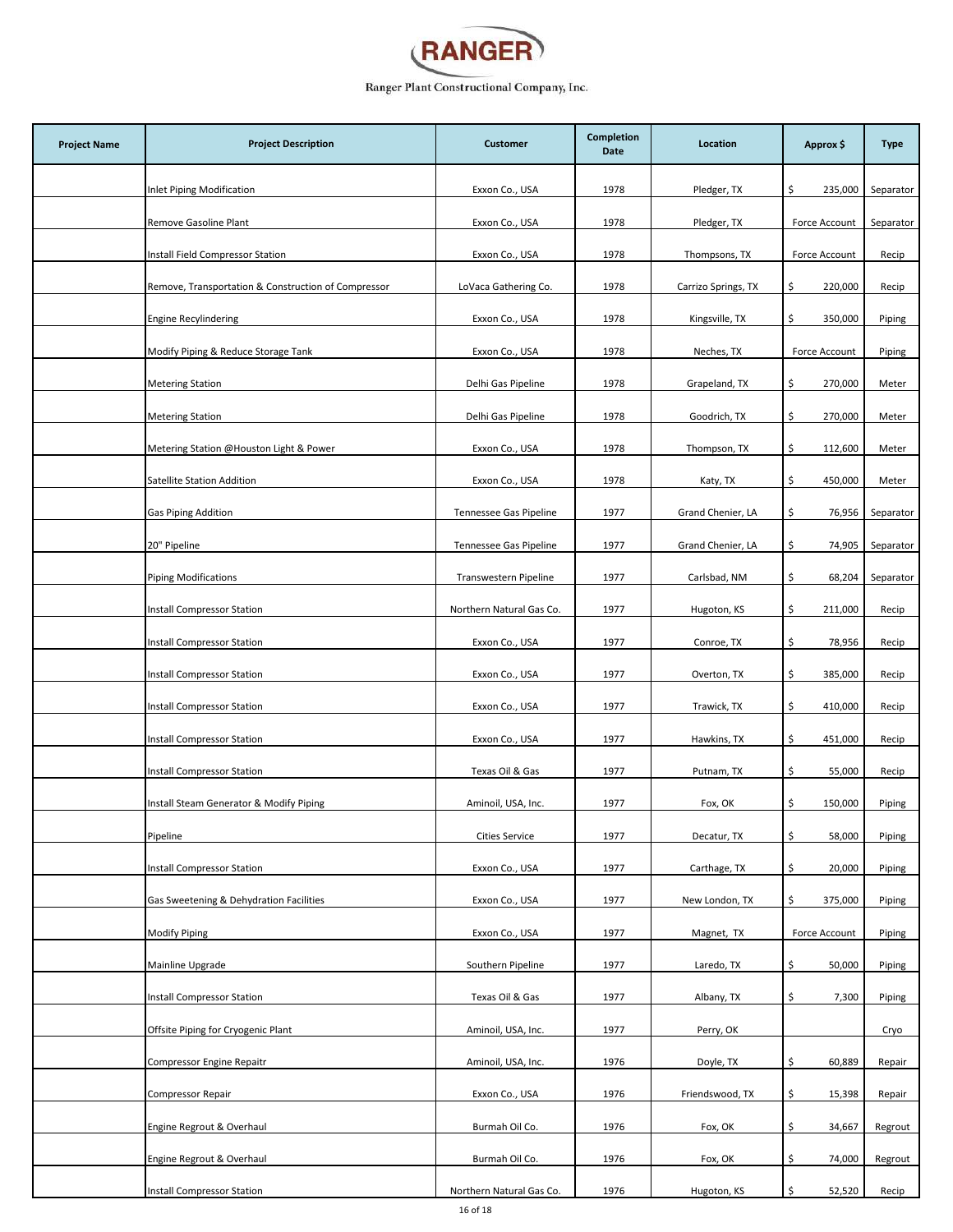

| <b>Project Name</b> | <b>Project Description</b>                                                    | <b>Customer</b>                         | <b>Completion</b><br>Date | Location          | Approx \$      | <b>Type</b>     |
|---------------------|-------------------------------------------------------------------------------|-----------------------------------------|---------------------------|-------------------|----------------|-----------------|
|                     | <b>Install Compressor Station</b>                                             | Northern Natural Gas Co.                | 1976                      | Barnhart, TX      | \$.<br>58,505  | Recip           |
|                     | Install Compressor Station                                                    | Northern Natural Gas Co.                | 1976                      | Abilene, TX       | \$<br>84,374   | Recip           |
|                     | Install Compressor Station                                                    | Northern Natural Gas Co.                | 1976                      | Garden City, TX   | \$.<br>42,184  | Recip           |
|                     | Install Compressor Station                                                    | Texas Oil & Gas Co.                     | 1976                      | Barstow, TX       | \$.<br>63,303  | Recip           |
|                     | Install Compressor Station                                                    | <b>Gus Edwards Company</b>              | 1976                      | Paducah, TX       | 6,497<br>\$    | Piping          |
|                     | Debottlenecking                                                               | Warren Petroleum                        | 1976                      | Mont Belvieu, TX  | \$<br>198,316  | Piping          |
|                     | Addition of Cryogenic Processing Plant 50 MMcf                                | Randall Corporation                     | 1976                      | Fox, OK           | \$.<br>211,891 | Cryo            |
|                     | <b>Gas Plant Addition</b>                                                     | Exxon Co., USA                          | 1976                      | Conroe, TX        | \$<br>51,958   | CO <sub>2</sub> |
|                     | Refinery Addition                                                             | Pride Refinery, Inc.                    | 1976                      | Abilene, TX       | \$<br>22,101   | CO <sub>2</sub> |
|                     | Modification to Compressor Station                                            | Northern Natural Gas Co.                | 1975                      | Bushton, KS       | \$<br>245,560  | Separator       |
|                     | Reconfiguration of (6) Six Compressor Stations                                | Exxon Co., USA                          | 1975                      | Carthage, TX      | \$<br>262,523  | Separator       |
|                     | Offshore Compressor Station Modification                                      | Tennessee Gas Pipeline Co.              | 1975                      | Houma, LA         | \$<br>342,329  | Recip           |
|                     | Installation of (2) two 1,250 HP Units                                        | Exxon Co., USA                          | 1975                      | Trawick, TX       | \$<br>488,533  | Recip           |
|                     | Install Gas Compressor Station Addition                                       | Lone Star Gas Co.                       | 1975                      | Boonesville, TX   | \$<br>99,000   | Recip           |
|                     | Install Compressor Station                                                    | Mobil Oil Co.                           | 1975                      | Fort Stockton, TX | \$.<br>22,010  | Recip           |
|                     | Addition to Horse Power                                                       | Texas Oil & Gas Corporation             | 1975                      | Albany, TX        | \$.<br>62,554  | Recip           |
|                     | Engine Air Cooler                                                             | Pioneer Natural Gas                     | 1975                      | Fritch, TX        | \$<br>17,505   | Gas Cooler      |
|                     | Gas Plant Addition / Addition of Cryogenic Processing Plant 50<br><b>MMCF</b> | Burmah Oil Co. / RANDALL<br>CORPORATION | 1975                      | Fox, OK           | \$<br>145,173  | Cryo            |
|                     | Install 20 MMcf Cryogenic Plant                                               | Randall Corporation (Red<br>Rock, Inc.) | 1975                      | Enid, OK          | \$<br>51,594   | Cryo            |
|                     | Modification of Gasoline Process Plant & Cryogenic Process Plant              | Cabot Corporation                       | 1975                      | Wickett, TX       | \$<br>202,369  | Cryo            |
|                     | Installation of Turbo Expander at Cryogenic Processing Plant                  | Cabot Corporation                       | 1975                      | Kermit, TX        | \$<br>434,731  | Cryo            |
|                     | Install 30 MMcf Cryogenic Plant                                               | Randall Corporation (Exxon)             | 1975                      | Richmond, TX      | \$<br>133,074  | Cryo            |
|                     | Install 75 MMcf Cryogenic Plant                                               | Randall Corporation (For<br>Exxon)      | 1975                      | Conroe, TX        | \$<br>498,584  | Cryo            |
|                     | New Refrigeration & Modification to Gas Processing Plant                      | Adobe Oil Co.                           | 1975                      | Stanton, TX       |                | CO <sub>2</sub> |
|                     | Addition of Gasoline Plant                                                    | <b>Tipperary Corporation</b>            | 1975                      | Sweetwater, TX    | \$<br>294,927  | CO <sub>2</sub> |
|                     | Addition to HP to Hugoton Compressor Station                                  | Northern Natural Gas Co.                | 1974                      | Hugoton, KS       | \$<br>318,158  | Recip           |
|                     | Addition of HP & Retirement                                                   | Panhandle Eastern Pipeline              | 1974                      | Liberal, KS       | \$<br>218,042  | Recip           |
|                     | Install New Compressor Station & Aux. (2) 1,000 HP Compressors                | Northern Natural Gas Co.                | 1974                      | Barnhart, TX      | \$<br>222,651  | Recip           |
|                     | Refrigeration Addition to Gasoline Plant                                      | Mitchell Energy &<br>Development        | 1974                      | Mineral Wells, TX | \$.<br>174,207 | CO <sub>2</sub> |
|                     | Addition to Crude Unit in Refinery                                            | Pride Refining, Inc.                    | 1974                      | Abilene, TX       | \$<br>258,264  | CO <sub>2</sub> |
|                     | Compressor Yard Piping with Separator & Loop Lines                            | Tennessee Gas Pipeline Co.              | 1973                      | Port Sulphur, LA  | \$.<br>200,000 | Separator       |
|                     | Compressor Dehydration Unit & Power Generation                                | Northern Natural Gas Co.                | 1973                      | Sublette, KS      | \$<br>154,522  | CO <sub>2</sub> |